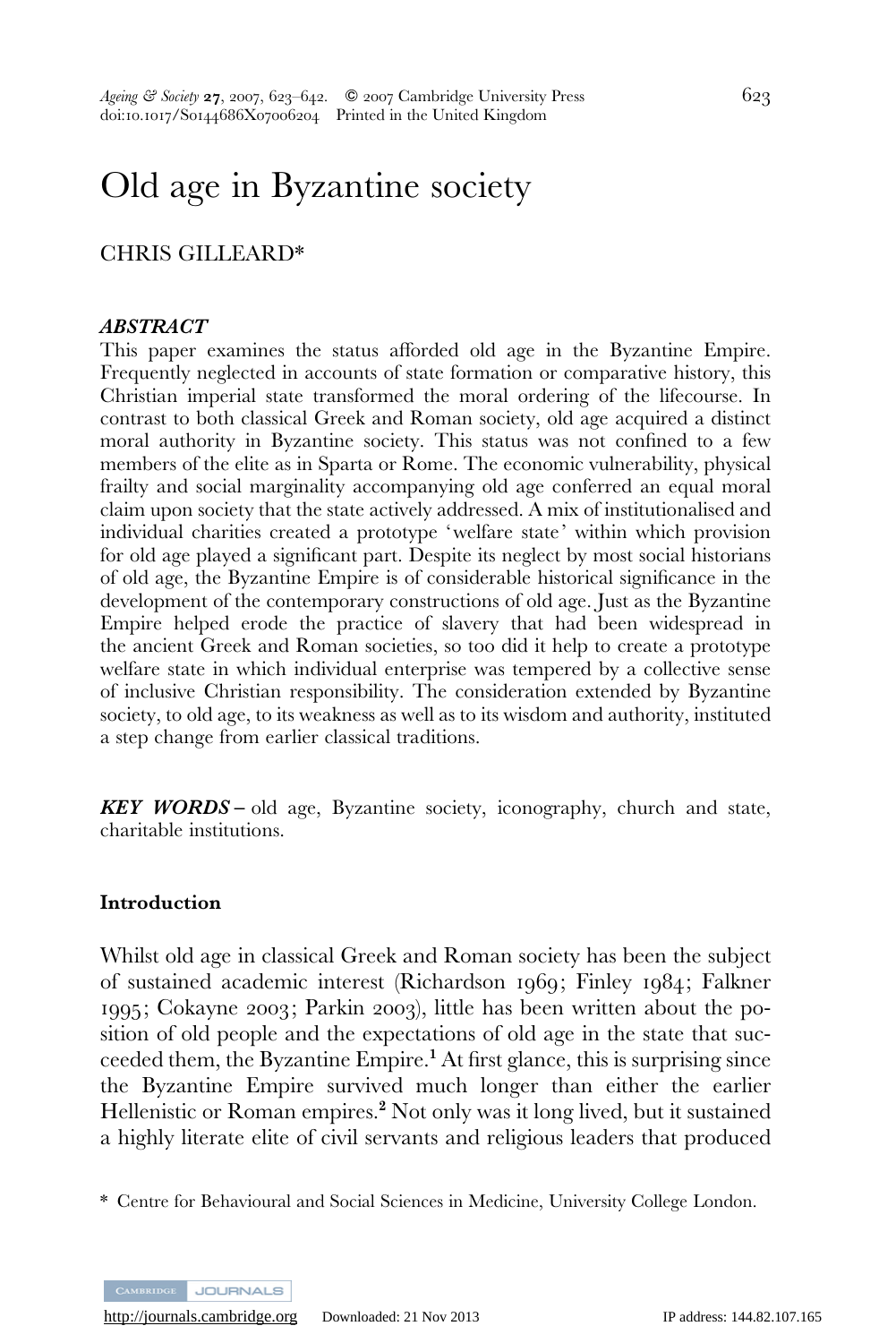a relatively large body of literature compared with the relative illiteracy of Western Europe. Yet Byzantine social history remains a marginalised subject area and detailed information about the cultural and social aspects of everyday life in the Empire is limited. Though much has been written about the lives of the emperors, the everyday lives of the men and women who formed the Empire's citizenry have been only lightly sketched (cf. Charanis 1973: especially 53–70; Jenkins 1967; Kazhdan and Constable 1982). Particularly scant attention has been paid to the social organisation of the lifecourse and the transitions into and through adulthood. The present paper is an attempt to redress this dearth by considering the change in the status of old age that came about in Byzantine society.

Before turning directly to the topic of old age, it is worth considering why there has been a neglect of Byzantine social history and what implications this has for constructing a more general history of old age in western society. A number of factors have played a part. The demise of the Eastern Roman Empire and its cultural marginalisation after incorporation by the Ottoman Empire led to the perception that Byzantium could never be more than 'the immutable residue of Rome's decline' (Kazhdan and Epstein 1990: xix). The Christian nations that eventually emerged in the West after the final collapse of the Roman Empire developed their own traditions and institutions with seemingly little reference to developments in the East. The ability of the western Church to survive and maintain a residual administrative structure throughout the 'dark ages' helped ensure the Christianisation of the West. Partly through its promulgation of the Crusades, the western Church gradually extended its claim to ownership of the Christian faith. After the sacking of Constantinople in 1453, this claim was no longer disputed.

During the centuries following its political collapse, Byzantine society came to be seen as a kind of cultural and economic dead end, the impossible imperial union of Christian and classical traditions that eventually stultified intellectual and social progress  $(cf.$  Arnason 2000: 45). This view was expressed most powerfully in Gibbon's monumental account of the fall of the Roman Empire (Gibbon 1896). Though the Empire saw itself as the continuation of the [Christianised] Roman Empire, neither Emperors nor church leaders made any attempt to make Latin the dominant liturgical language. Greek was the lingua franca of the Empire, but even Greek was never imposed as the language of the church. Multi-ethnic, multi-lingual Byzantine society survived for so long in part because of its adaptability. Set against the 'light' governance exercised by the State, there was nevertheless an underlying and unchanging ideology oriented toward the universal truth of the Christian faith and the role of the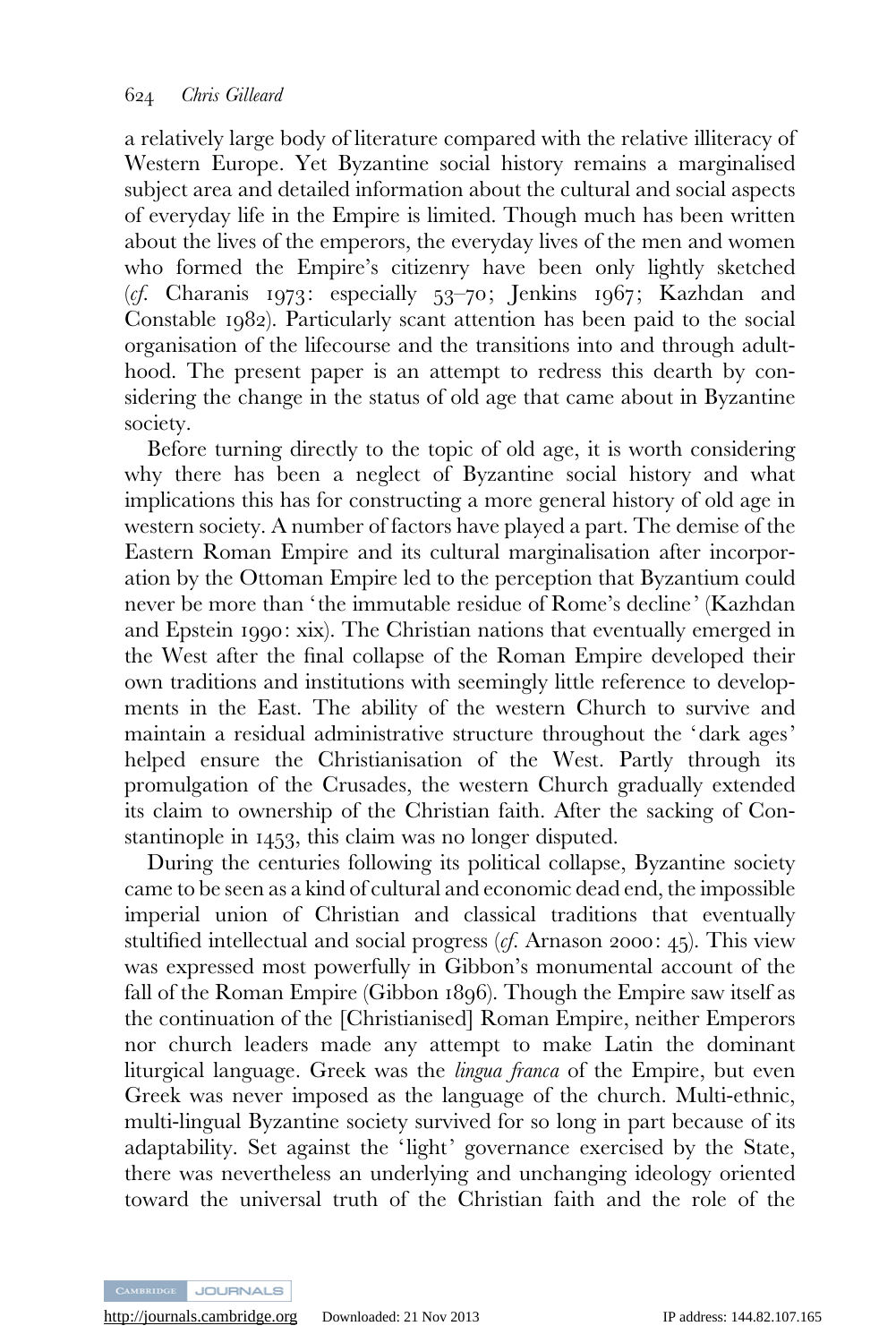Emperor as its guardian and protector on earth (Runciman 2003). This view of the Byzantine Empire as a society lightly governed yet ideologically imprisoned, alternately accommodating to and resisting change – whether from the rise of Islam in the East or the emerging nation states of western Europe – has led some to suggest that the Byzantine state was essentially on the 'wrong' side of history.

In consequence, the social, economic and cultural institutions established in Byzantine society have not been examined primarily as prototypes or forerunners of 'western society'. Rather they have been treated as mausoleums, as it were cultural 'cold stores' that preserved elements of a classical past that would be revitalised only after power had shifted decisively westwards. The limited scope of much contemporary writing – both literary and documentary – for this period, and the 'conservatism' of much Byzantine literature, means that there are few direct accounts of everyday life in Byzantium (Kazhdan and Epstein 1990: xix–xx). It seems difficult to identify the cultural, economic and social elements of Byzantine society that served as precursors for the institutions of western society.

The salience given to the Orthodox schism within the history of the Christian Church and the tendency to view the Orthodox tradition as inevitably compromised by its subordination to the Ottoman caliphate has meant that Church history has all too often been the history of the church in the west (cf. Hughes 1979). Socially and economically, the late and incomplete emergence of feudalism as a dominant influence upon the economy of Byzantine society, relative to its more dynamic appearance in western Europe, has not fitted well into a Marxian account of social and state development (cf. Marx 1965; Wickham 1984; Rigby 1998). The Byzantine Empire has been sequestered into the 'ancient' mode of production.

In short, modernity is seen as the evolution of the social, cultural and economic institutions that emerged in western Europe during the 15th and 16th centuries. Byzantine feudalism came too late, if it came at all, and could do too little to change the course of history (Kazhdan 1993: 100). In the end, it was western European society that provided the lasting bulwark against the Ottoman, and by extension oriental, incursion into 'Europe'. The Orthodox Church was rendered subordinate to the Ottoman Caliphate, and its direct influence on State and society rapidly faded from sight. From such a perspective, the Byzantine Empire served merely a holding function until the 'Christianised' West could emerge re-born, as the true inheritor of the civilising missions of Greece and Rome, preserving the continuity of European culture and society.

Such marginalisation is to be regretted, and is a very partial interpretation of the past. The Byzantine Empire formed a unique bridge between the world of classical antiquity and medieval society. It helped preserve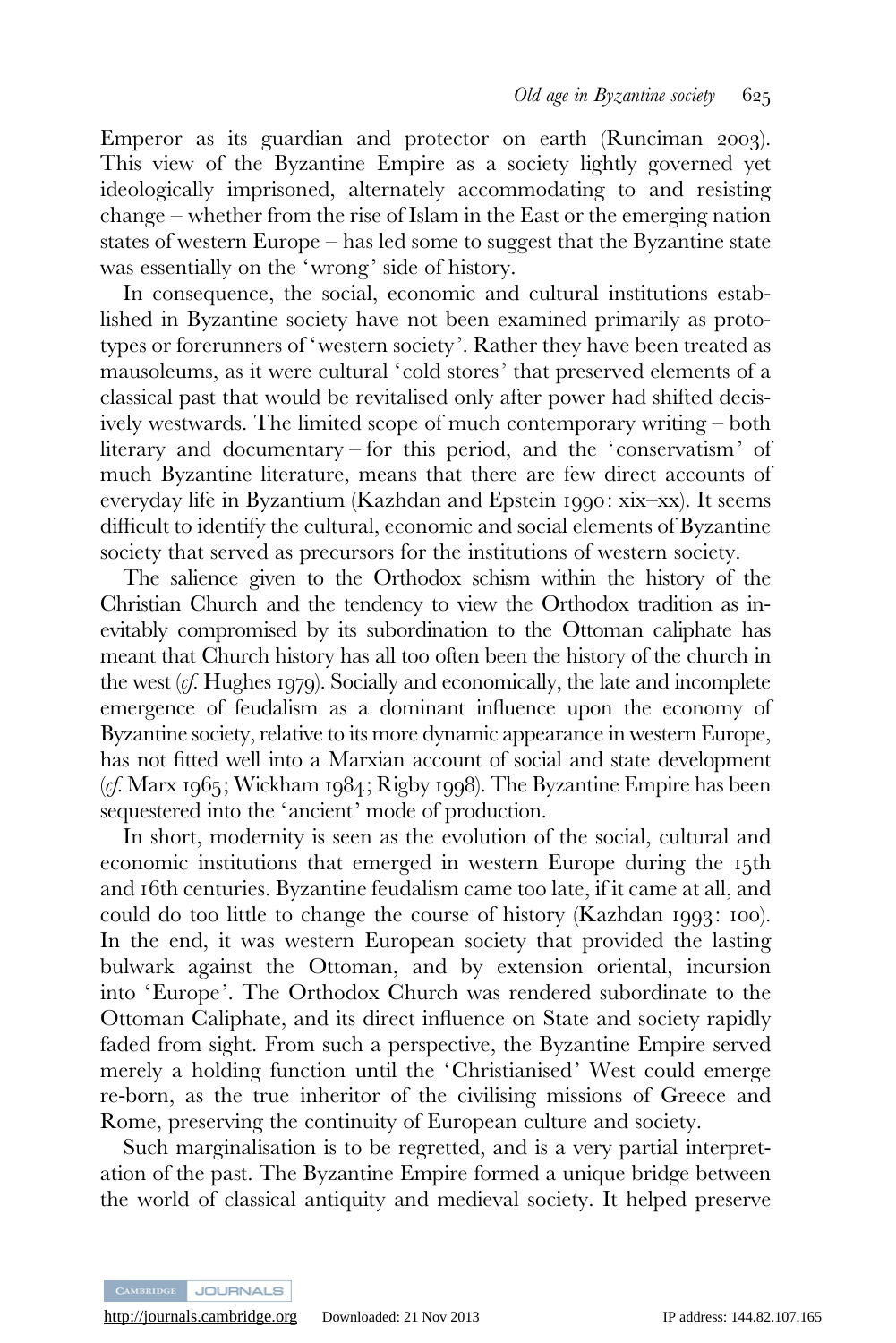much of the classical Greco-Roman tradition long after it had collapsed throughout western Europe. It built and sustained a distinctive culture, bringing together a mixture of Christian, classical and eastern traditions that has exercised a continuing influence over both West and East. It provided a model of sustained inter-ethnic tolerance which contrasts sharply with the intolerance manifested by its contemporary western neighbours. At its height, the Byzantine Empire surpassed in its material, intellectual and cultural riches all other states in Europe. For hundreds of years, it successfully held its own against the powerful Persian and Arab empires in the east and survived the various incursions of Bulgars, Goths, Normans and Slavs from the north and west. Alongside its military prowess, Byzantine society developed other institutional competencies whose focus was upon peace rather than war, consolidation rather than conquest. Most prominent was the extensive network of philanthropic institutions whose role in fashioning a Christian Europe has often been ignored.

This is one of Byzantium's most lasting legacies. Many of the institutions of Byzantine society were shaped by the early Christian church and it was through these institutions that societal protection was first organised and by which the moral values of life were most widely understood. Following Constantine's establishment of Christianity as the state religion in the fourth century AD and the subsequent division of the Roman Empire into eastern and western blocs, the Church became a central support in maintaining the imperial structure of society and in sustaining the position of the emperor. From 479 AD onwards, the emperor received his crown from the Church. It was the Church that legitimated the emperor's rule as the continuation of the Roman Empire. By successfully integrating the administrative and military structures of the Roman Empire with the ideological underpinnings of the church, the Byzantine Empire succeeded in retaining much of the strength of the former Roman Empire whilst sustaining a diverse and disparate population within an expanding Christian community. In both Roman and Greek societies, little collective provision had been organised for the aged, for widows and orphans or for the sick and disabled. There were no 'classical' institutions that could serve as precursors of the modern 'welfare state'. But under the early influence of the Church's teachings, charitable provisions were made for all such groups within the Empire. Many were supported and some established by the Emperors themselves, and they were quickly imitated by other members of the nobility. These institutions were maintained in one form or another through all the perturbations of the Empire until its demise in the 15th century.

The Byzantine state integrated Christian institutions into classical society. It also preserved much of the European urban culture that the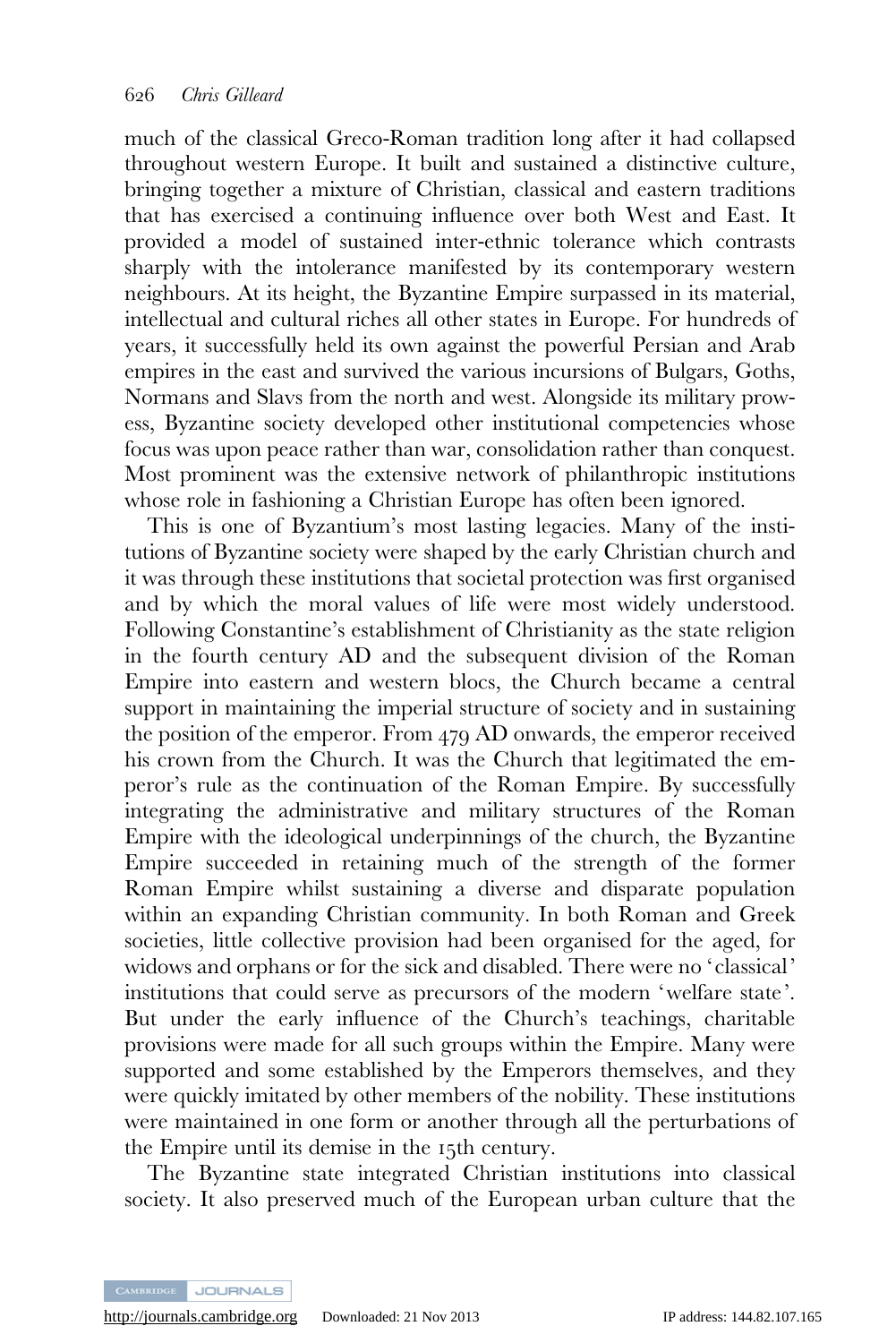Greek and Roman empires had helped establish. After the fall of Rome, in 410 AD, urban life in Western Europe collapsed and the population of Europe's major city declined from nearly 800,000 in 300 AD to less than 40,000 by the end of the seventh century (Morrisson and Sodini 2002: 172). In contrast, Constantinople grew to become the largest, most cosmopolitan city of its time. Its ' streets resounded with a cacophony of Latin, Greek, and Syriac, Aramaic and Armenian, Coptic and Ethiopic, Gothic and Hunnic, Persian and Arabic' (Croke 2002: 74). Despite huge swings in fortune over the next seven centuries, Constantinople remained the emblematic 'world city' and sustained a rich and complex urban culture inherited from Greco-Roman 'classic tradition' but modified significantly through the growth of institutionalised Christianity. Throughout the Empire the principal institution that helped make sense of, and imposed order on, individual social life was the institutional Church. Its power was supported by and in turn supported the Emperor. Thus, the organisation and ideology of the Church and State came to define the organisation and ideology of the Empire itself.

The rest of this paper focuses on the ways by which the Church influenced the status of old age in Byzantine society, how it transformed the moral authority of the classical paterfamilias into the moral authority of old age, and how Church and State developed institutions that, for the first time in Europe, offered some degree of security against the vicissitudes of age, infirmity and illness. In doing so, it incorporated the poor, the weak and the disabled as both citizens of the State and subjects of the Emperor. In particular, the paper identifies three ways in which a new and distinct position was given to old age in Byzantine society. The first concerns the role of the State and the Church on family structure and the position of older people in the family, the second concerns the influence of Christian ideology on the moral status and authority of old age, and the third is the role of charitable institutions in the protection of those weakened by old age.

## Social and family life in Byzantine society

Byzantine society remained polarised through most of its history. There existed a wealthy elite, made up of the imperial family and their officials, bishops and other senior figures in the Church, senior military officials and large land-owning families that held estates across several provinces (Mango 1994: 39–44). At the other end of the scale were the poor, slaves, tenant farmers and unskilled workers, who lived their lives close to subsistence levels and under conditions of 'considerable insecurity' (Neville 2004: 167). The urban merchant class played a marginal role throughout much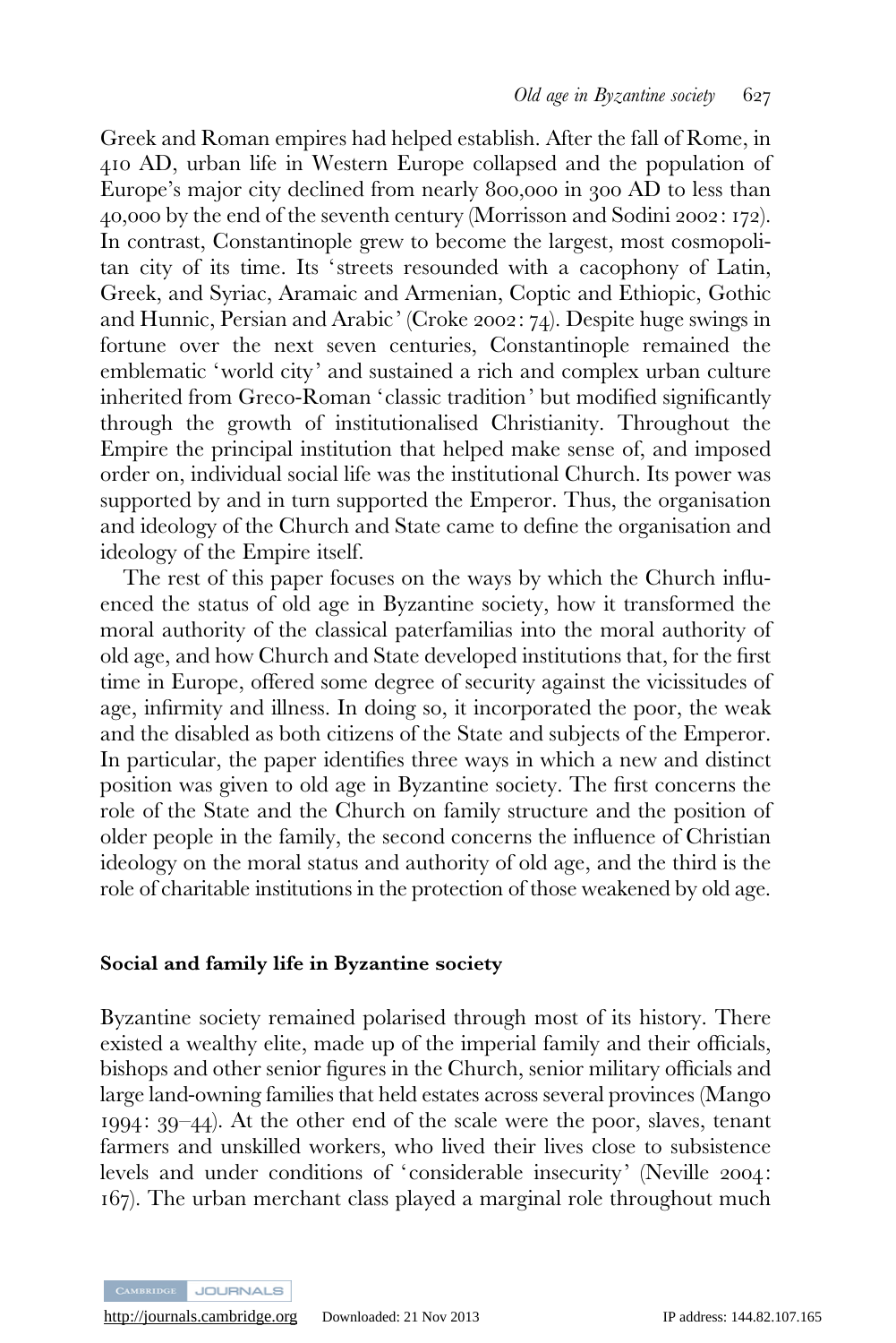of this period and the growing amount of trade that was conducted by the state was largely mediated by foreigners residing in but not functioning as citizens of the Empire ( Jenkins 1967: 84–5), while the intelligentsia were largely incorporated into the imperial civil service or the Church.

For the majority of the population, life was short, hard and generally unrewarding. According to one writer, Byzantine life expectancy in the towns and cities was little more than 30 years, ' comparable with that of early Iron Age Greece' (Talbot 1984: 267). Laiou (2002) estimated life expectancy at birth to be as low as 23 years at the beginning of the 14th century – although she acknowledged that it might have been higher in the 10th to 12th centuries (2002:  $52$ ). This contrasts sharply with an estimate of life expectancy amongst the various Imperial families of just over 60 years. Life expectancy amongst clerics, monks and scholars may have been even higher (Kazhdan and Constable 1982: 117; Talbot 1984). The life expectancy of most tenant and small freehold farmers is largely unknown and unknowable, but it seems likely that it was closer to that of the common people in cities than that of the elite. Patlagean's (1977) estimates for the fifth and sixth centuries suggest that fewer than 15 per cent of those wealthy enough to afford a funeral epitaph and who survived through their infancy and childhood died at or after the age of 65 years (1977: 99). Whatever the exact figures, the point is that most people did not live long enough to reach a venerable old age.

Under such circumstances, and given the endemic problems of war, disease and natural disasters that afflicted the Empire throughout its history, the majority of the population must have faced a constant struggle to maintain the viability of the family household. Widowhood and orphanhood were common experiences, while old age was realised more often amongst the rich and the clergy than amongst the general population. There was little support from the Church for re-marriage at any age, and this was particularly discouraged after 40 years-of-age. There was a clear expectation that children should look after their elderly parents, but with the important proviso that this was required only if the children were financially able to do so. For a minority amongst the well-to-do and for those who had chosen not to marry or have children, there was the option of retiring from 'family' life into a monastery. For the poor, institutions were established in many cities throughout the Empire, to care for the chronically sick, the disabled, the orphaned and infirm. Even if the number looked after in each particular institution was low, the network of such institutions seems to have been relatively extensive (Lascaratos, Kalantzis and Poulakou-Rebelakou 2004).

Regulations about family life were framed by the sixth-century Justinian Code, which remained the overarching legal framework of Byzantine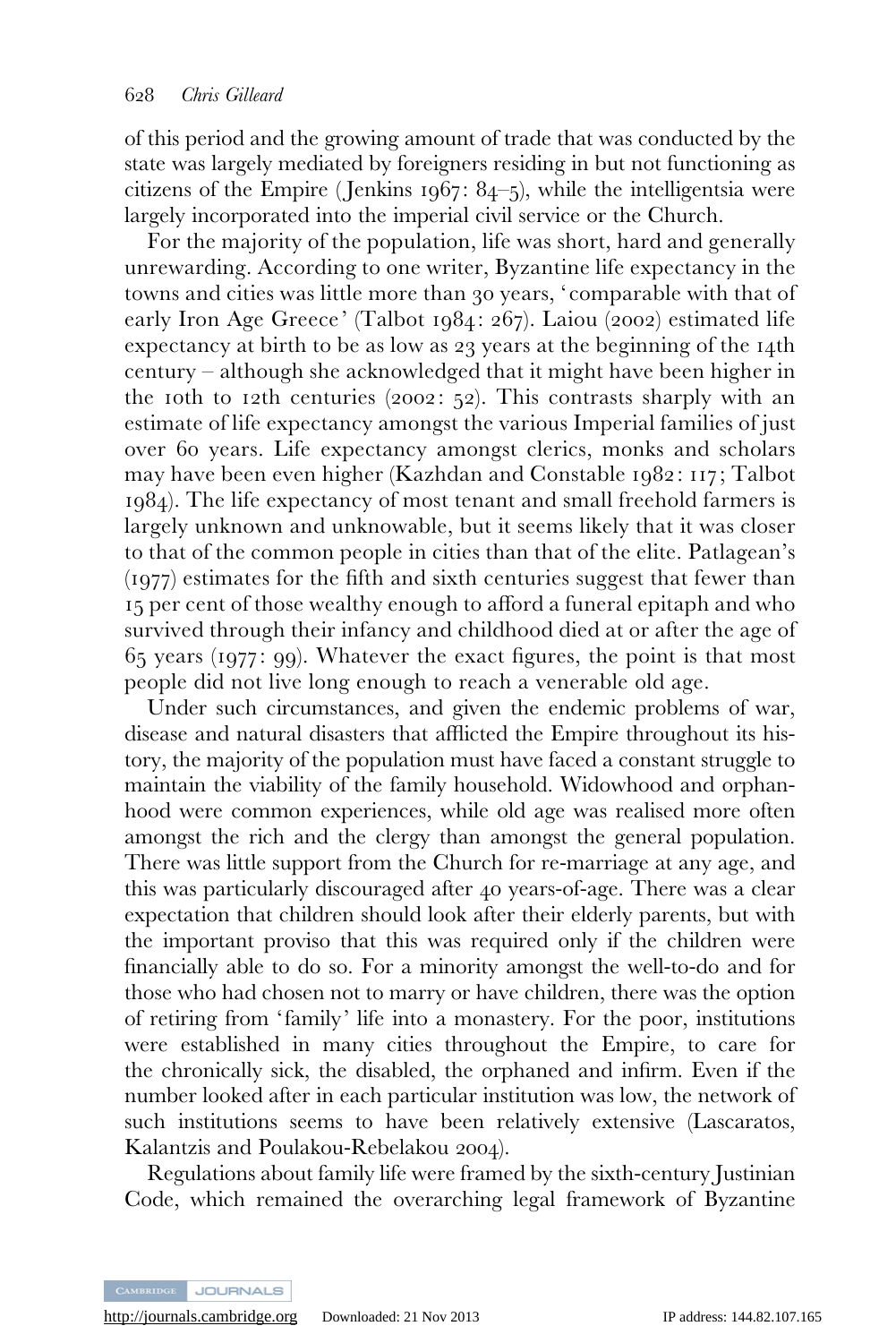society until well into the 12th century (Scheltema 1967: 65). One of the major shifts from Roman law that Justinian's codification achieved was the right for people to pass their wealth directly or indirectly to the Church, by requesting that it be distributed amongst the poor by the Church (MacCormack 1997: 663). This served as a brake on the accumulation of wealth in successful families, at least for much of the early years of the Empire. During the course of the 11th century, 'a self-aware aristocracy' emerged which gradually weakened the power and control of the imperial system (Stephenson 2004: 187). Such elite families succeeded in developing an alternative power structure based upon strong kinship relations and underpinned by collective family possessions. Before this period, however, Byzantine families tended to be small, nuclear and consequently vulnerable.

From the earliest years of the Empire, the Church and State provided additional forms of support – whether through almsgiving, through the network of monasteries or through the various charitable institutions that flourished across much of the Empire. The creation of new forms of spiritual kinship as a viable alternative to biological kinship (Neville 2004: 87) led to a significant shift in the classical Roman tradition with its emphasis upon marriage and the biological tie between fathers and sons as the key link in society  $(cf.$  Lassen 1997: 114). Authority relied less narrowly upon the 'patriarchy' of property, and extended to incorporate the spiritual power that age conferred.

A second change introduced by Justinian's laws was the formal acknowledgement of a woman's rights to become the head-of-household, provided she was the principal source of family income. As a result, widowhood did not automatically result in a status of economic dependency or poverty  $(ht\delta cheia)$  and many widows seem to have been able to survive successfully as heads-of-household without having to remarry (Morris 1976). These and other re-formulations of Roman law meant that the power of the head-of-household, the father of the family, was reduced from its level during the height of the Roman empire, as women's property rights and their legal protection increased (Kazhdan 1998: 10). Dependence upon a husband was no longer an absolute necessity and women, if widowed early, need not remarry. The necessity of having many children to ensure 'security in old age' was also attenuated by the growth of the charitable institutions provided by Church and State, although in many of the rural areas such considerations (of alternative 'institutional' support) doubtless played a minor role.<sup>3</sup>

While detailed research into the family demographics of Byzantine society has not been extensive, such as there is suggests that most family households were quite small, with perhaps no more than four people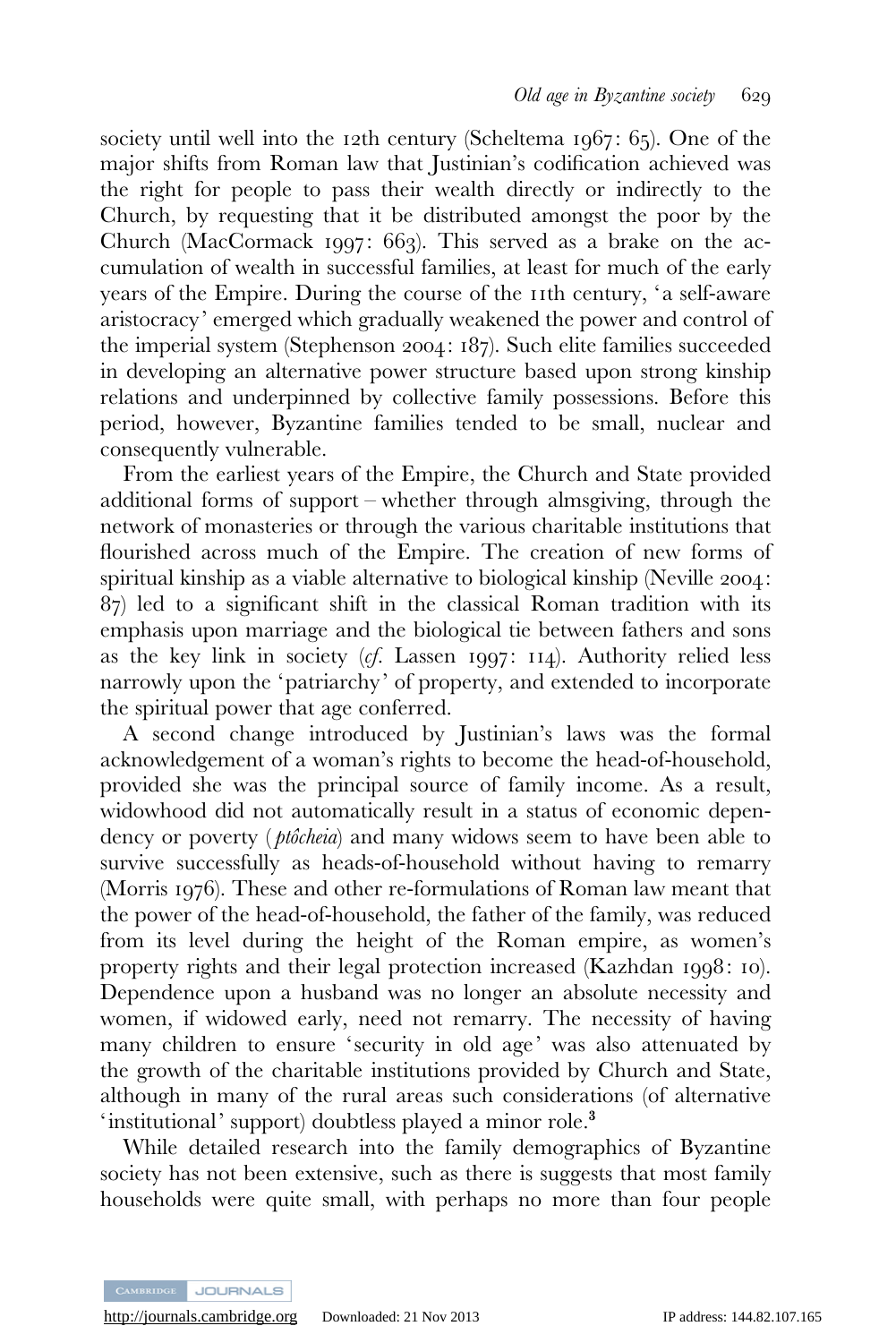sharing a property (Laiou-Thomadakis 1977). Large families seem to have been discouraged (Patlagean 1977; Eyben 1980–81), although as noted above this situation might have been quite different in the countryside. Much of the information concerning Byzantine household structure has derived from surviving state-tax cadasters (Litavrin 1990). The Byzantine state required regular information on household composition in order to maximise its income. This information was confined to the headof-household and the main heir[s] who it was presumed would take over responsibility for paying the household tax in the event of the death of the household head. There are no records of anyone's age. One 11th-century list suggested that over half the households in a group of villages near Miletos were headed by widows or widowers. Around 40 per cent seem to have been headed by 'relatively young peasants' aged in the thirties (Litavrin 1990). Such evidence does support the idea that multi-generation households were rare and that few couples survived to face old age together; but the evidence is limited.

Within the household, parents maintained relatively distant relationships with their children – more so than in the classical period. According to Mango, 'no sentimentality was to be lavished on children, who had to be purged from the start of the sin of vanity', and encouraged to model themselves upon 'the gravity of an old man – puer senex' (Mango 1994: 227). The bond between the generations was weaker and there was considerable inter-generational social mobility in both the countryside and the cities. The ties of home and land were weaker in the Eastern Empire than in the 'feudal' West (Lefort 1993), and the spread of monasticism encouraged the growth of institutional structures as 'alternatives' to the ties of biological kinship (Talbot 1990). The value placed by the church on sanctity and asceticism also militated against close bonds between parents and children, although it is difficult to know exactly how influential the teachings of the church were in reducing the importance of intergenerational relationships. Nevertheless, what does seem to have characterised Byzantine society was the demotion of childhood, youth and ' reproductive fitness' – as if the Church viewed the earlier stages of life as little more than rehearsals for a worthy old age that served as a crucial preparation for the passage into the next life.<sup>4</sup> What is certainly the case is that wealth was no longer automatically transmitted down the generations as in classical times. Older couples and widows were encouraged to transfer their wealth instead to the Church and its institutions, which took on a wider role in the redistribution of wealth within society.

Elderly members of families – meaning those too old to work – were expected to be treated well and looked after by their children. But the expectation that families would 'look after their own' was conditional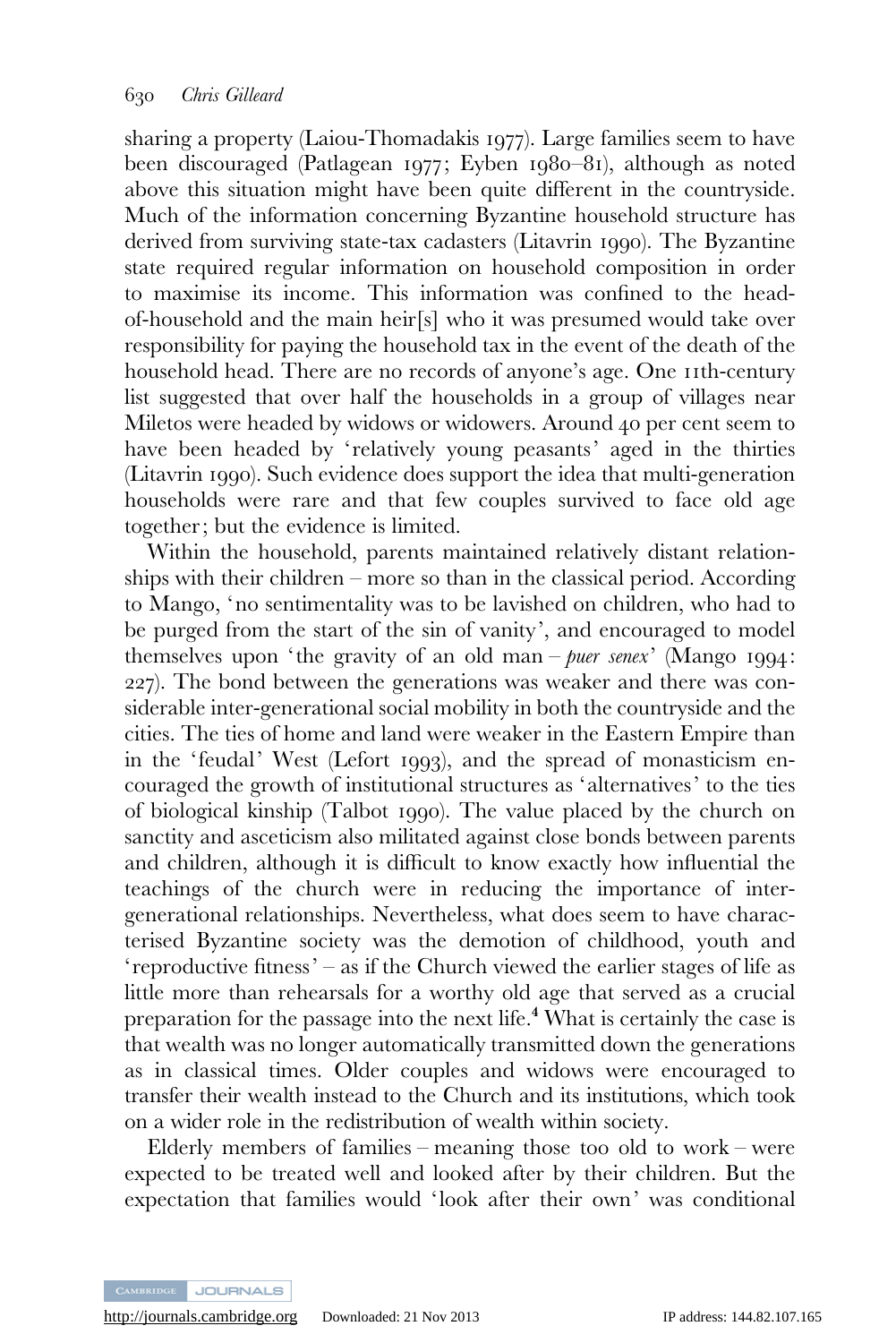upon their resources. The provisions for the aged-poor indicate that many landlords – bishops and senior churchmen as well as secular notables – assumed some ' seigniorial' responsibility for those without means. Since the earliest old-age homes were imperial foundations, the extension of such charitable support must have reflected the Byzantine view that the Emperor as well as those seeking to act as his representatives were 'fathers' to all. In wealthy households, access to resources in later life was easier. Many well-off older people had the opportunity to retire into a monastery. In some cases the rich established a monastery or retirement home for their own benefit so that, should they or their kin become unable to look after themselves, there would be somewhere to live and servants to look after them – whilst also performing the good deed of founding the institution in the first place. It was not uncommon for groups of relatives to found a monastery, into which they and their kin could move following widowhood or simply as a form of retirement. Such foundations also included a continuing provision to house a few aged poor (Lascaratos, Kalantzis and Poulakou-Rebelakou 2004). In other cases husbands and wives elected, late in their lives, to go into adjacent monasteries presumably to keep in touch while living out a more spiritually-focused later life (Talbot 1990: 122).

By encouraging celibacy, discouraging re-marriage, de-emphasising the production and raising of children, and promoting entry into monastic life, the Church played an important role in constraining the power of the family *(oikia)* as compared with its position in Greek and Roman society. This pattern began to change after the 11th century, as a number of authors have pointed out, when Byzantine society underwent a kind of 'feudalisation' (cf. Kazhdan and Epstein 1990; Stephenson 2004). While writers disagree on the extent of this change, and in their interpretations, it seems clear that the imperialistic, Church-dominated, charitable Byzantine society of the early centuries (400–1000 AD), during the 'high' middle ages underwent a transformation, one consequence of which was a rise in the importance of 'family' and family ties in securing economic and personal social security.

#### Age and authority

As already indicated, at the outset of the Empire, the Roman paterfamilias represented the traditional figure of male authority, with the power of life and death over his family. Although the power exercised by the father remained, it was later muted as the Byzantine Church placed less emphasis upon paternal familial power and indeed on the family as a whole

<http://journals.cambridge.org> Downloaded: 21 Nov 2013 IP address: 144.82.107.165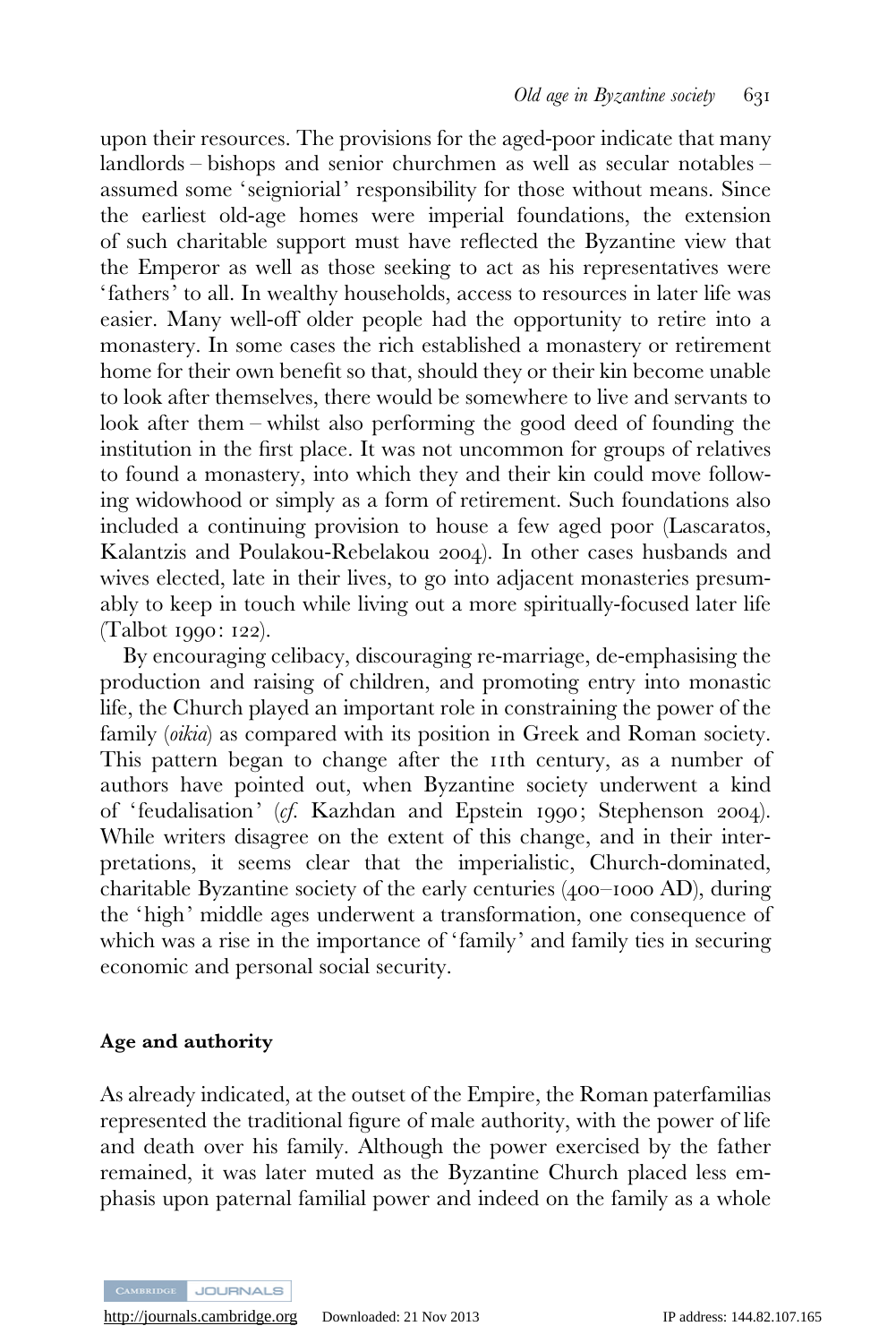(cf. Patlagean 1977). This Byzantine model of imperial and ecclesiastical paternalism did nothing to reduce the authority of age, however, and in many ways Byzantine society placed more respect upon age than Roman society. Age itself was an important source of spiritual capital. Images of the saints and other religious figures frequently emphasised their agedness; even Jesus was portrayed as an old man (see Dagron 1991: 28).<sup>5</sup> Part of this veneration of age might be attributed to the relative scarcity of old people in Byzantine society and their over-representation in the Church and in the imperial family, but much had to do with the way that age had become an indicator of moral worth (see Burrow 1988:  $95 \text{ ff}$ , for a brief account of the concept *aetas spritualis* [spiritual age], the idealisation of senectus venerabilis [venerable old age] and the early Christian conflation of virtuous existence and life in old age as in aetas senectutus vita immaculata [a spotless life is old age]).

Most of the figures of authority in Byzantine society were or were meant to appear as seniors – whether abbots or bishops, counsellors or senators. Bishops and abbots once appointed retained their power and authority for the rest of their life. Women had to be aged 60 years before they could be appointed deaconesses, although this was later lowered to 50 years by Justinian (Clark 1994: 88–9). In the church, the moral and spiritual worth attributed to old people was a function of their retaining doctrinal authority as well as their assumed freedom from carnal desire and proximity to the life to come. The virtue attributed to elderly church leaders gave age an authority that was based not upon the material power of the Roman father (*patria potestas*) but on the spiritual power of God and the relative distance from desire that age embodied. Youth, by comparison, with its diverse and undisciplined interests, had a more marginal status (*cf.* Cameron 1979: 15).

As the role of the church grew within the state, religious imagery became a pervasive feature of everyday life. The veneration of age was especially salient in the iconic tradition. Talbot (1984: 273) described a painters' manual that dominantly portrayed saints and other holy men as 'grey or white haired and usually bearded figures'. Gone were the Hellenistic statues and portraits of beautiful youth. The instillation of spiritual values led to the representation of the imperial order as akin to that of the kingdom of God, the Emperor at its pinnacle and, below him, a hierarchy of bishops, notables and attendants, thin figures of stillness each with stern and stylised faces (*cf.* Maguire 1989:  $227-8$ ). No signs of motion, no muscular nakedness and, more often than not, no signs of youth to disrupt this divinely-appointed order.

The reverence for and power attributed to the painted image – the icon – is one of the most widely acknowledged features of Byzantine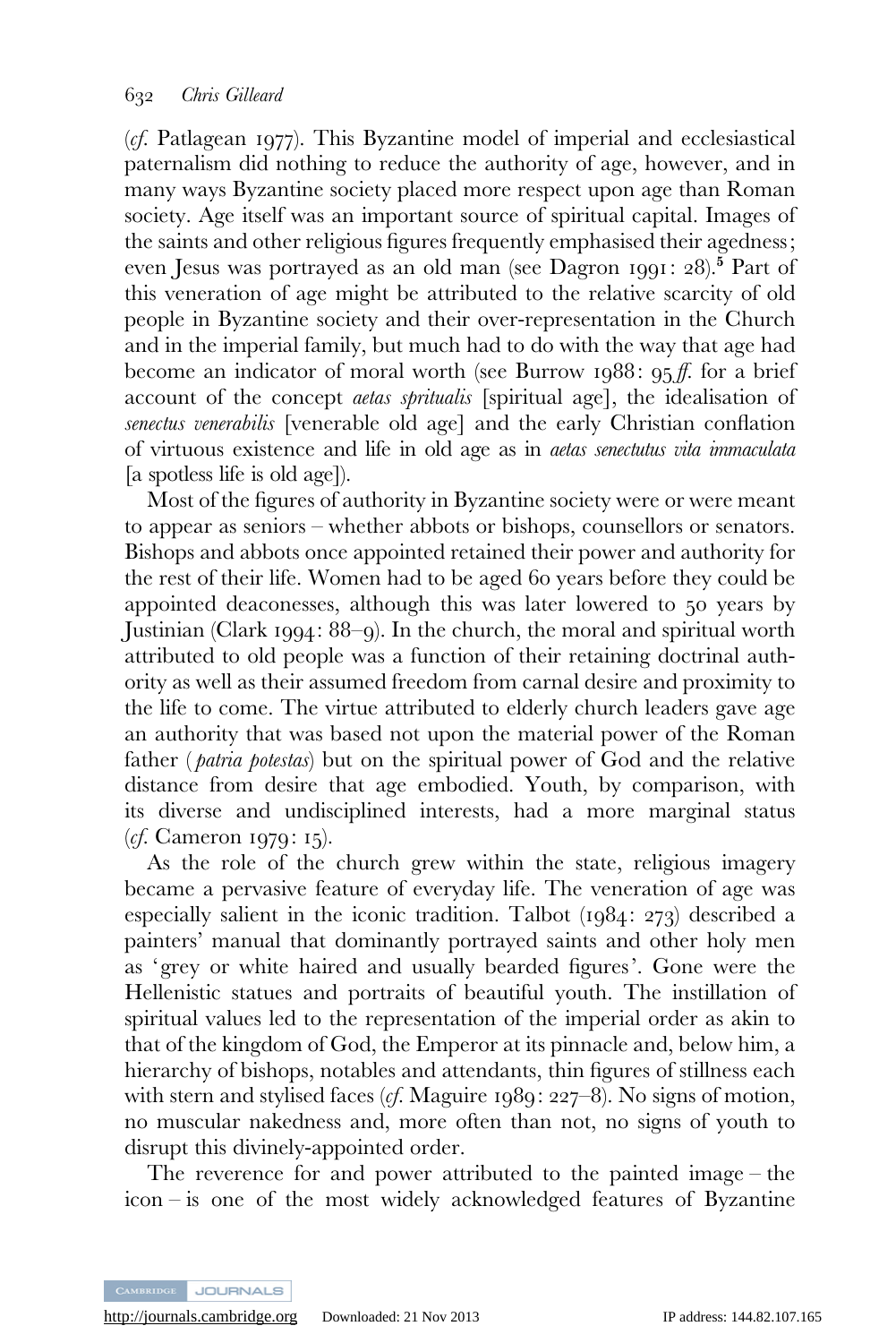culture (Cormack 2000). The attitude of awe toward what we now see as highly stylised portraits has been a source of surprise to many, because it contrasts markedly with the way in which these portraits are now regarded. Grigg (1987) argued that the Byzantines ascribed much credulity toward these paintings and images because they were seen as ' second order images' derived from originals thought to have been made at the very birth of Christianity. Rather than acknowledging the 'artistry' of the painter, viewers chose instead to believe that the original models, from which the artists drew their inspiration, were direct and faithful representations of saints and apostles as they were in life. In other words, the ' realism' attributed to religious paintings was based upon a belief that the image was itself both sign and signifier of the reality, and hence the presence of the figure. Painted images acquired a holy status, since icons preserved the qualities of the figure that had been painted; and agedness was pervasively represented in these images.

Such attributions led to a backlash. The growth of religious institutions and images threatened to overwhelm the powers of the State. Triggered by the rise of Islam and its prohibitions over representational art, and mindful of the growing power of the iconodules (image worshipers), Leo III issued an edict in 730 that ordered the destruction of all religious icons (Norwich 1998: 111–2). For more than a century, conflicts continued over the status of icons, but when peace was finally restored, the authority of the image and the authoritative influence of the age portrayed in those images were if anything enhanced. Secular and sacred powers were increasingly elided. The image used to represent the power of God was also an image of the power of the Emperor (Maguire 1989). Images of aged, grey-bearded figures 'crowning' the ruler or conferring appointments on younger figures duplicated the image of the patriarch conferring divine authority by crowning the emperor. $\frac{6}{9}$  Images of the sacred combined with images of age to reinforce the authority of the father, both in its Roman sense as patria potestas, and in its newer Christian sense as omnipotens Deus.

# Age and infirmity

Old age was by no means always associated with power and authority, but even when age, infirmity and poverty came together, Byzantine society still extended its concern if not respect for age. As well as by its iconographies of power, Byzantine society was distinguished by its charitable institutions. From its origins in older Judaic traditions, the early Christian Church played an important role in organising the redistribution of wealth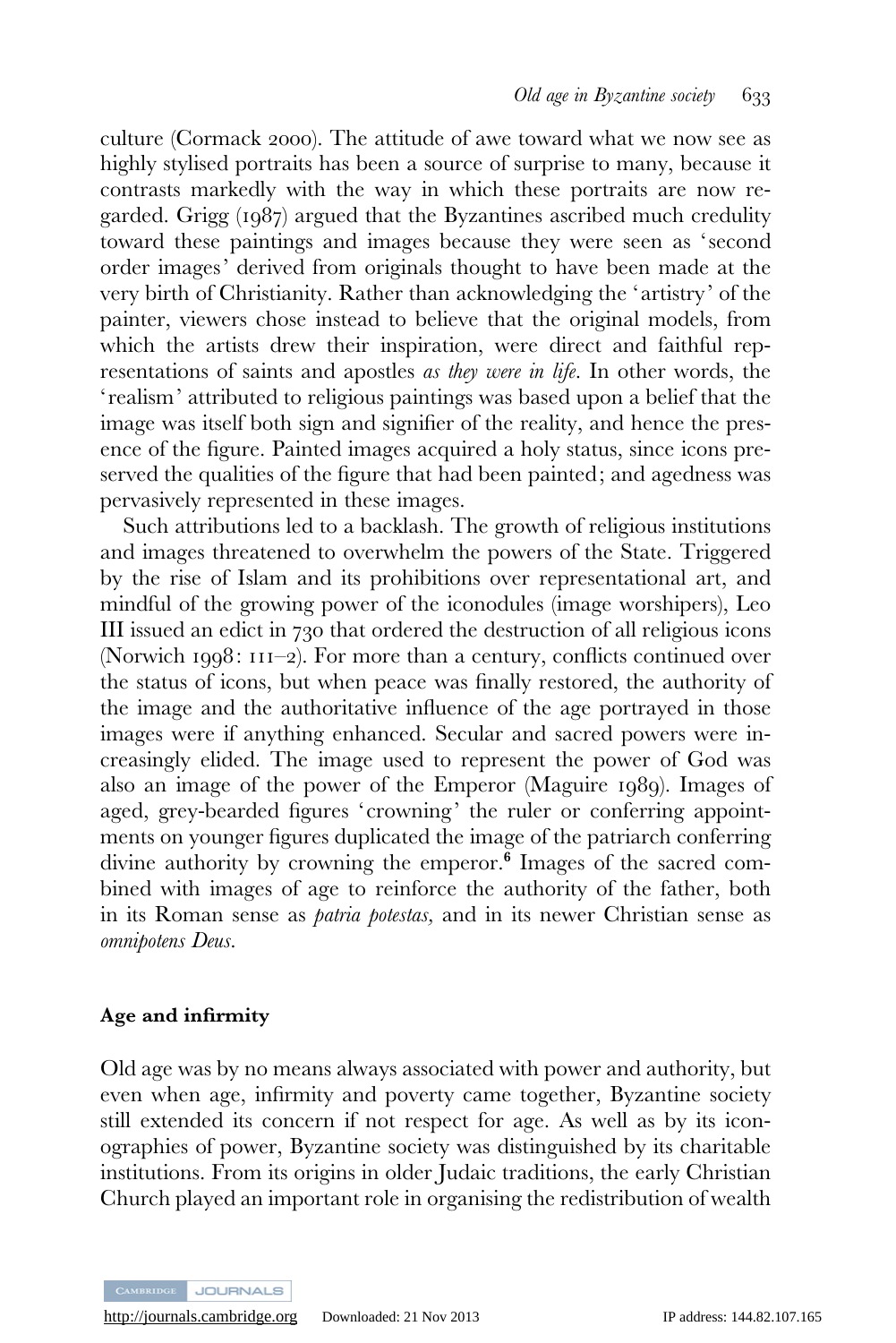from the better off to the poor and wretched. Once established as the new state religion, this role was institutionalised. The new religious concern for the poor served secular as well as religious purposes, obtaining for the Church a privileged position of exemption from taxation. So it was able to accrue considerable material wealth, which was widely used both to serve the poor and to secure material and spiritual authority for its officers. Despite these mixed motives, the Church's teaching on the moral worth of poverty and the value of asceticism helped change attitudes toward the poor while contributing to its own successful incorporation into the state (Runciman 2004).

The philanthropic traditions of Byzantine society are evident from the period of Constantine (Constantelos 1968: ix–xi; 1991). Among the most remarkable institutions of Byzantine society were the hospitals, poor houses, orphanages and old people's homes that were established by the various emperors, bishops, abbots and aristocratic families from the late fourth century. One of the earliest such charitable institution, if not the very first, was the poor house (*ptôchotropheion*) or rest home (*katagôgion*) established by Basil, Bishop of Caesarea in 370 CE. The Basileias, as it came to be known, 'provided charitable care in six main areas: the poor, strangers and homeless, orphans, the elderly and infirm, lepers and the sick' (Crislip 2005: 105–6). Crislip has not been alone in arguing the uniqueness of Byzantine charitable foundations. According to Miller (1984), ' [no] sources refer to permanent charitable foundations of any kind before the fourth century of the Christian era [and ] classical Greco-Roman society … had no permanent institutions to relieve the misery of the very poor. By the end of the fourth century, philanthropic institutions were built that had an even more defined role in tending the sick and infirm' (1984: 54). The forerunner of the modern hospital, the first xenones were built in what is now Antakya, in south-east Turkey. They employed nursing and medical staff to care for the sick as well as to accommodate strangers (Horden 2005).

Many of these charitable institutions were established outside cities and large towns, where there were bishops and aristocratic families prepared to fund them, and also plentiful sick and poor people to occupy their beds. Hospitals were attached to large monasteries, partly to minister to sick and infirm monks, and partly to provide care to the surrounding populace. At a relatively early stage in their formation, both coenobitic and lavra monastic systems developed services for the needs of their ageing members, which spawned variously infirmary areas, special dietary regimes and medical care. As these services became more and more comprehensive, the effect was to give monastics 'perhaps the best quality of elderly life in the ancient world' (Crislip 2005: 136).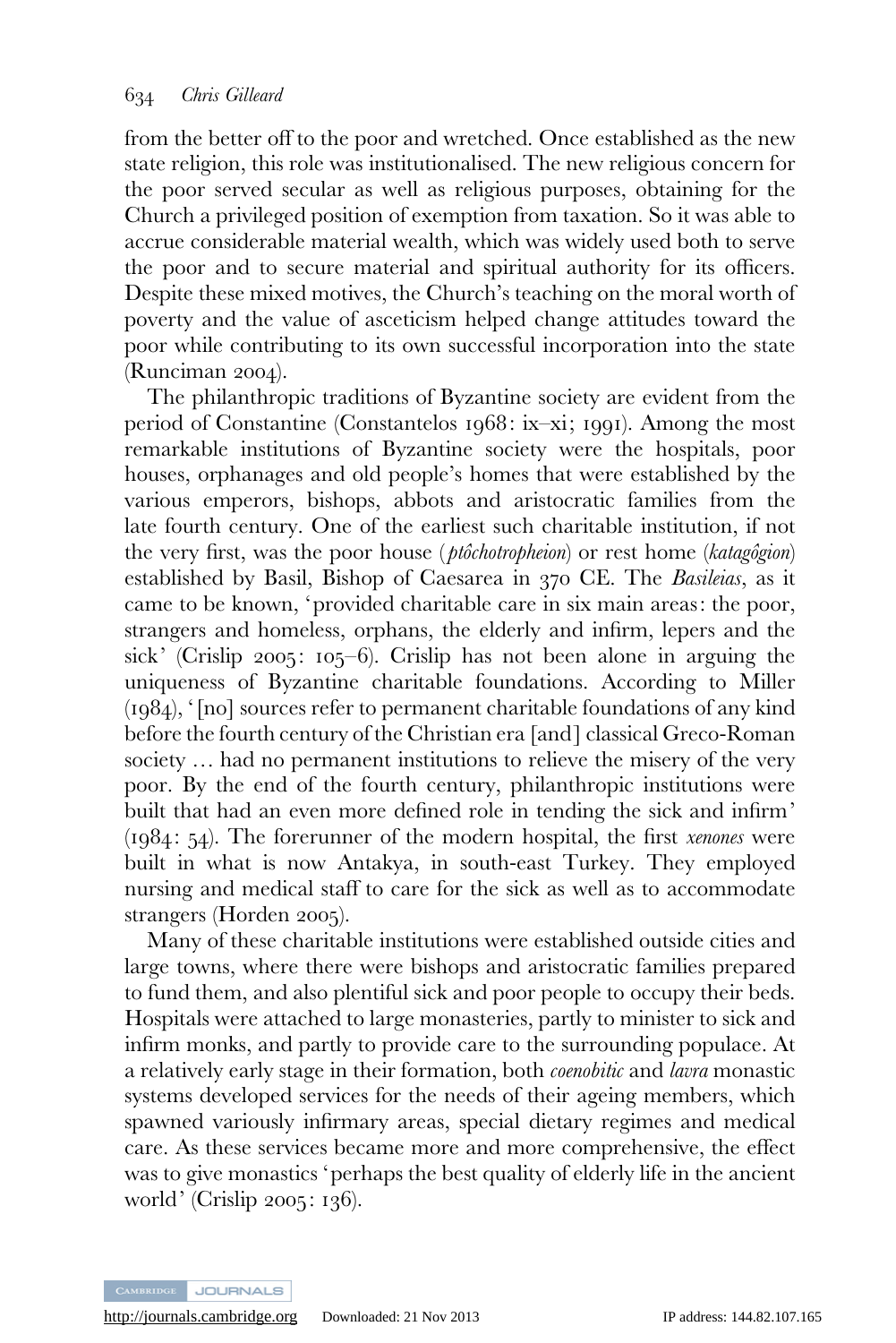These Byzantine institutions, though founded with charitable motives, do not seem to have become the squalid poor-law institutions of latemedieval Western Europe. In the first place they had much clearer institutional differentiation, with separate foundations of orphanages, general and specialist hospitals, old people's homes, poor houses and hostels, each built to serve a distinct 'care group'. In these institutions, both religious as well as lay personnel oversaw the care provided. In many of the hospitals and infirmaries, municipal physicians (archiatroi) conducted daily rounds under the overall administrative rule of the priests or deacons. They in turn were assisted by nurses (hypourgoi) and various care-workers, cleaners and cooks (hyperetai). One account describes the provision of clean bedding and clothes for the inmates under the general supervision of deacons and deaconesses (Horden 2005).

Although it is clear that the infirmaries and hospitals included provision for the aged and infirm, distinct old-age hostels ( gerokomeia) were established as separate institutions, attached to monasteries and churches. Some of the earliest ' residential homes for the aged' were separate, and some were converted mansions of wealthy aristocrats who had made over their residence for such charitable purposes (Constantelos 1968: 223–4). Many such institutions were established in towns and cities across the Empire throughout the Byzantine period. In one case, the Emperor, Leon VI  $(886 - q_12)$  'expelled the occupants of a brothel of Constantinople in the district of Kyphes and converted the building into a home for the aged' (Lascaratos, Kalantzis and Poulakou-Rebelakou 2004). Such was the enthusiasm for founding gerokomeia that, during the 10th century, the Emperor passed an edict, later rescinded, that forbad any new buildings (Talbot 1984: 278).

Not only do there seem to have been many such institutions but the care that they offered appears to have been of a remarkably high standard, as compared with that provided in medieval Western Europe. In one institution that accommodated 24 frail, aged persons, care was provided by six male nurses who were to ensure that the residents had a light but nourishing diet of olive oil, wine, bread and cheese, that they had sufficient wood for fuel, and that they received an appropriate 'allowance' for their clothing and other expenses. The regimes formalised by the typikon provided regular baths and clean bedding, and if one of the residents became ill, they were transferred to the adjoining hospital, where they received treatment from the attending physicians. A senior monk in overall charge was supported by a priest and chanter to address all the spiritual needs of the residents (Lascaratos, Kalantzis and Poulakou-Rebelakou. 2004).

In addition to the institutional provisions for frail older people, Byzantine medicine established its own tradition of 'geriatric' medicine,

CAMBRIDGE JOURNALS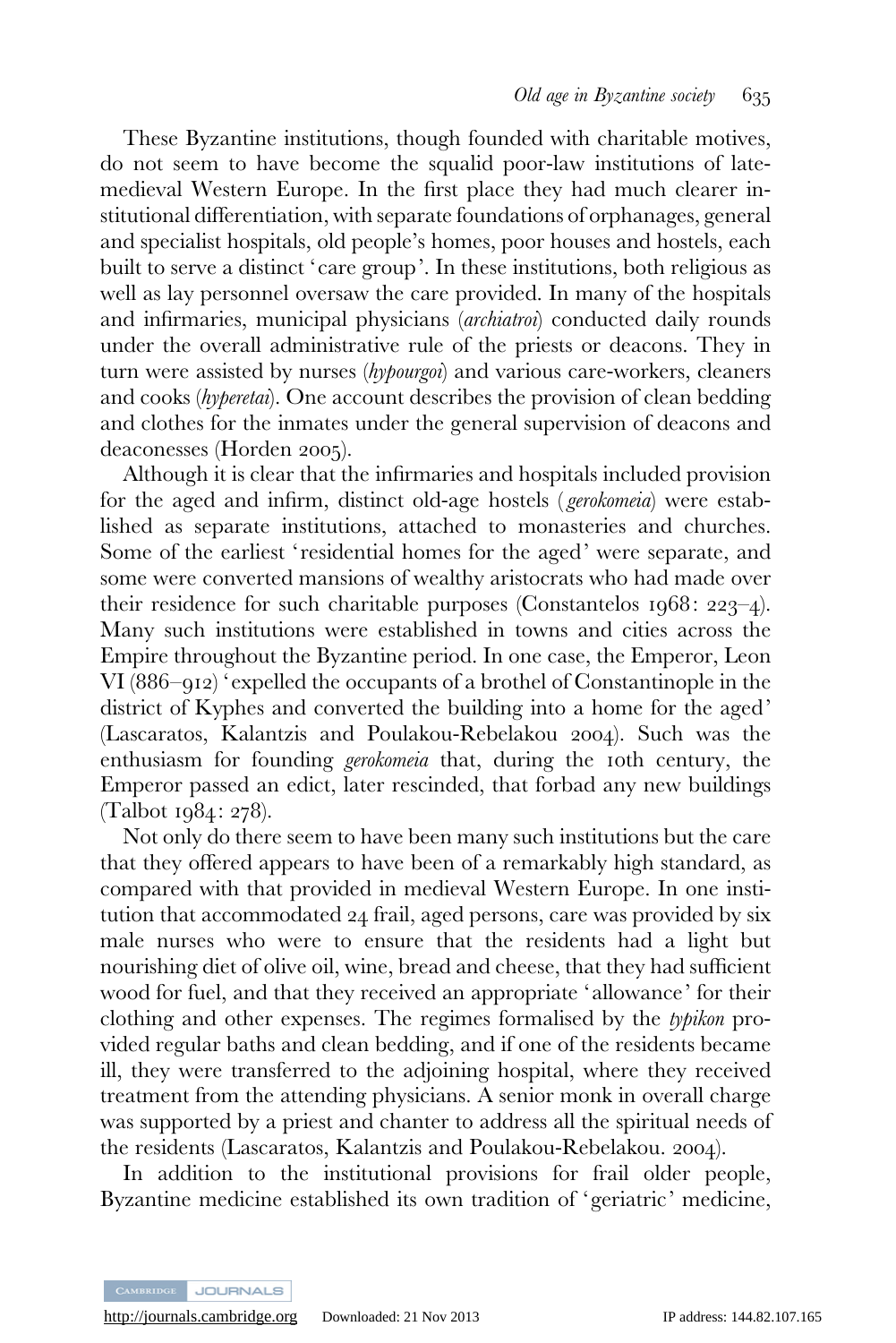and several treatises were written on the diseases of extreme old age (eschatogeri) and the appropriate medical and dietary regimes for maintaining health and wellbeing in later life (Lascaratos and Poulakou-Rebelakou 2000). Brittle bones, poor memory, falls and immobility, failing sight, cataracts and hearing loss were all faithfully recorded, with frequent references to the lives of the rich and famous to illustrate these maladies of old age. Byzantine medical practice included various interventions to reduce the signs of old age, with remedies for hair loss, hair dyes, unguents for removing wrinkles, and creams for disguising 'age spots' and bruising (Lascaratos et al. 2004). Whilst 'geriatric care' was relatively well ordered for the benefit of the poor, as evidenced by the rules laid down in the typika of the gerokomeia, there was also a market for 'antiageing' products. Clearly some of the Byzantine elite were reluctant to embrace the humility of age. Their desire to distance themselves from old age did not go unattended by personal physicians, despite the official position that made old age 'an obligatory state' ordained by God and nature.<sup>7</sup>

# Discussion and conclusions

Ever since Edward Gibbon's monumental work on the decline of the Roman Empire, modern histories of Byzantium have tended to focus on the Emperors who ruled or misruled the state, the battles and alliances they conducted with neighbouring states, and the gradual erosion of Imperial rule, culminating in the fall of Constantinople (Norwich 1998; Ostrogorsky 1968; Treadgold 2001). One consequence of the emphasis on 'decline and fall' has been to make Byzantine history seem exotic and irrelevant to the development of the modern state (cf. Anderson 1975: 275; Szucs 1988). This has not been helped by the dearth of documents or other sources concerning life outside the imperial circles and the Church. The social history of everyday life in the Empire has been difficult to construct, which makes any history of old age a particularly intractable and even dubious undertaking.

Nevertheless, features of Byzantine society are of great interest because they exerted a significant influence in changing the way old age was represented and understood in society. In Byzantium, old age became a much less marginalised stage of life than had been the case in either ancient Greek or even Roman society.<sup>8</sup> The first and possibly most important feature was the institutional power of the Christian Church, a power achieved in large part by the foundation of extensive charitable institutions such as the nosokomeia, ptochotropheia and gerokomeia. These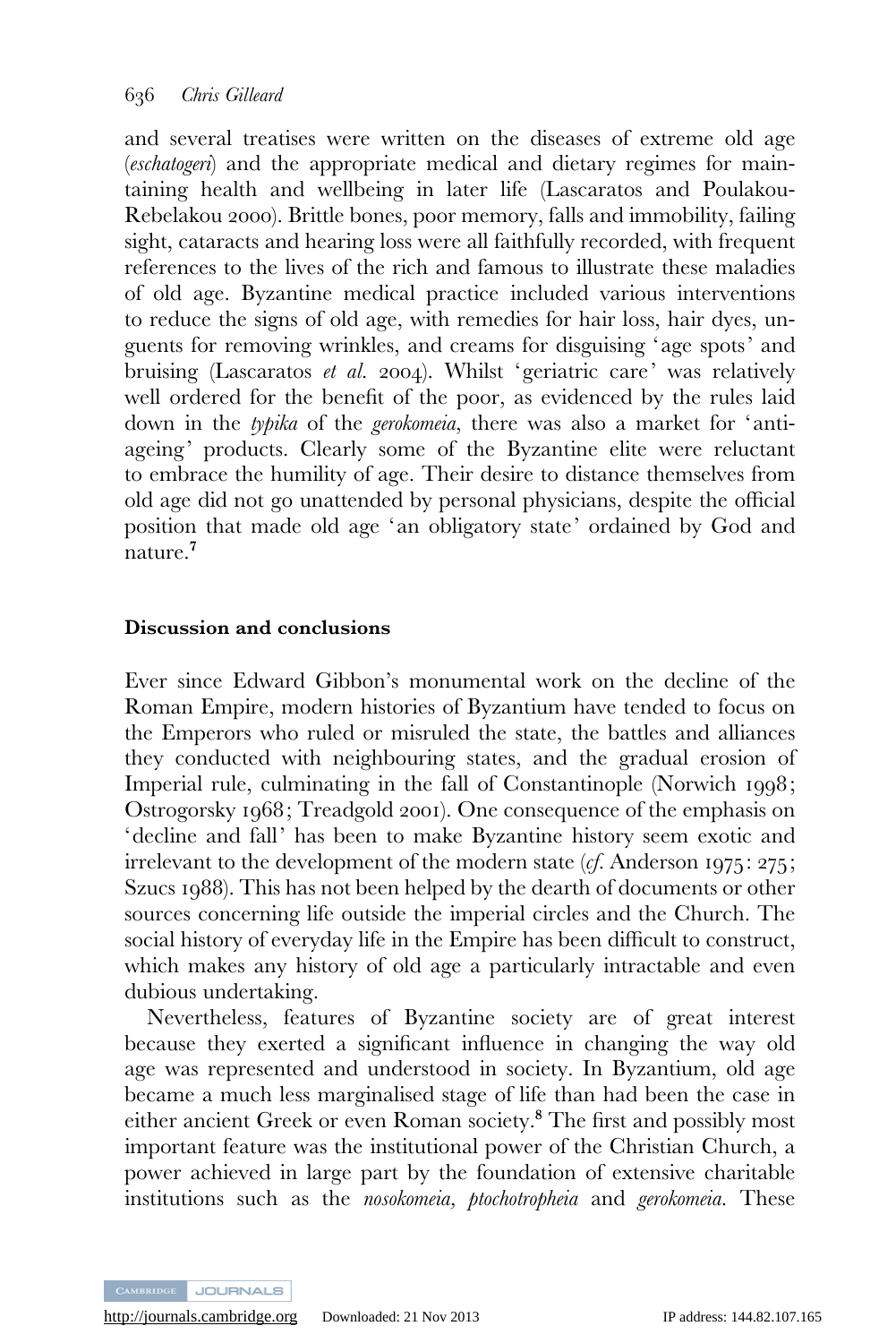institutions created positions of influence and a new class of workers whose positions were dependent upon the abbots, bishops and other religious and secular leaders who founded and funded the establishments at which they worked. As Horden noted, despite their wealth, some of the most powerful elites in Byzantine society were exempted from the burdens of taxation. This was most notably the case for members of the institutionalised Church. To enable the Church to justify its privileged economic position, its leaders 'needed a highly visible symbol of how they were deploying the wealth generated not only through the[ir] immunities but also through the patronage of emperors and the … donations of ordinary citizens' (Horden 2005: 363). The founding of hospitals, poor houses and old-age homes served that purpose, and remained a successful strategy whereby the poor were incorporated as deserving citizens – not people marginal to society but individuals that shared in and helped to define the universal citizenship that they enjoyed through Christ (and under his earthly representatives, the Emperor and his bishops). The aged infirm and the aged poor were necessary to justify the privileged position of the Church. They were not to be marginalised.

The second element was the change in the way that authority was represented in Byzantine society. To a large extent, the Eastern Empire drew its Imperial identity more from the powers of Christ than from its status as the continuation of Roman imperial power. Despite the interminable doctrinal disputes, these roots and the legitimation of the Church made the Empire fundamentally a conservative society, with an outlook that was heavily influenced by a belief in the imminence of the second coming and the illusory nature of human happiness and fulfilment (Mango 1994: 201 ff.). Such conservatism was reinforced by the deadening influence of the classical tradition, which continued to determine much of the Empire's secular intellectual framework. Medical treatises repeatedly harked back to ancient Greek sources, as did Byzantine works of geography and history, while the system of primary and secondary education remained largely unchanged from that operating hundreds of years earlier in imperial Greece (Kazhdan and Epstein 1990: 121, 168).

Although attempts to integrate classical and Christian culture involved some intellectual challenges, as did the struggle to define the eternal truth embodied by Christ and revealed in his teachings, the energy devoted to these debates was directed less toward change than to stability. External pressures moved the state forward more than these internal disputes. The growing military and political power of Islam and of western Europe forced the Empire to seek alliances with strangers, to modify its military organisation and tax-raising powers, to develop its economy and its trading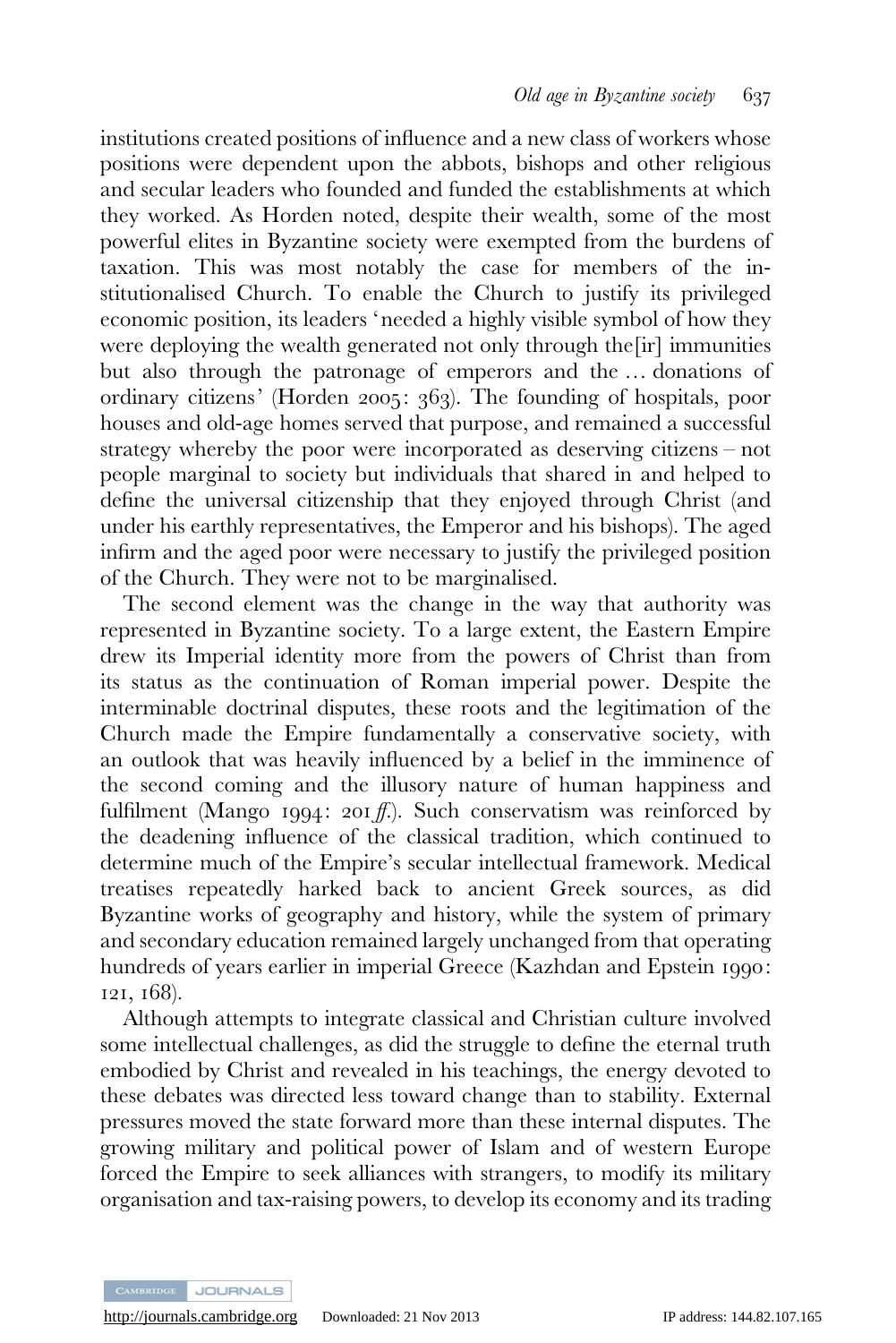relationships, and actively to engage with and challenge the ideologies espoused by the Latin Church and the Islamic empire. But the impact of these external forces was always limited, while the overt preservation of the classical tradition was not accompanied by any comprehension of its inner 'spirit' (Mango 1994: 255).

In a society that was based upon divinely-inspired, immutable imperial authority, and supported by an elite of the military, the landed nobility and an ecclesiastical aristocracy, power accumulated with age and tenure of office and property. Grey-haired, bearded figures dominate Byzantine iconography, and even the figure of Christ could be portrayed as an old man. Despite the relatively high literacy, the diversion of the Hellenistic tradition toward anthologies, commentaries and compendia and the pervasive hagiography meant that literature reinforced rather than challenged received wisdom.<sup>9</sup> What radical wit remained was used to shore up rather than confront orthodoxy. Age was a sign of power, because it represented an unchanging, orthodox wisdom. In a society oriented toward the sombre and serious and that was mistrustful of dance, drama, games and music, and critical of all forms of passion beyond those expressed through suffering, older people exemplified the virtues that Byzantine society formally espoused.

Looked at this way, the sympathy evinced for those who suffered and the distrust of bodily desires and material interests gave the Byzantine state a strong rationale for exercising its power through charity. Charitable donations and foundations helped to balance individual wealth with collective responsibility. Just as the Byzantine Empire facilitated the erosion of slavery that had been widespread in the ancient Greek and Roman societies, so too did it help create a prototype welfare state in which individual enterprise was tempered by a collective sense of inclusive Christian responsibility. The consideration extended to old age, to its weaknesses as well as to its wisdom and authority, and distinguished Byzantine society as the enabler of a step change from the earlier classical traditions and forms.

# NOTES

- 1 In a recent survey of 'the long history of old age', there is no reference to the position of old people in the Byzantine Empire (Thane 2005), a situation unchanged from earlier historical reviews of old age (cf. Minois 1989; Cole 1993; Johnson and Thane 1998).
- 2 'The Byzantine Empire, as defined by the majority of historians, is said to have come into being when the city of Constantinople was founded in 324 AD and ended when that same city fell to the Ottoman Turks in 1453' (Mango 1994: 1). The focus of this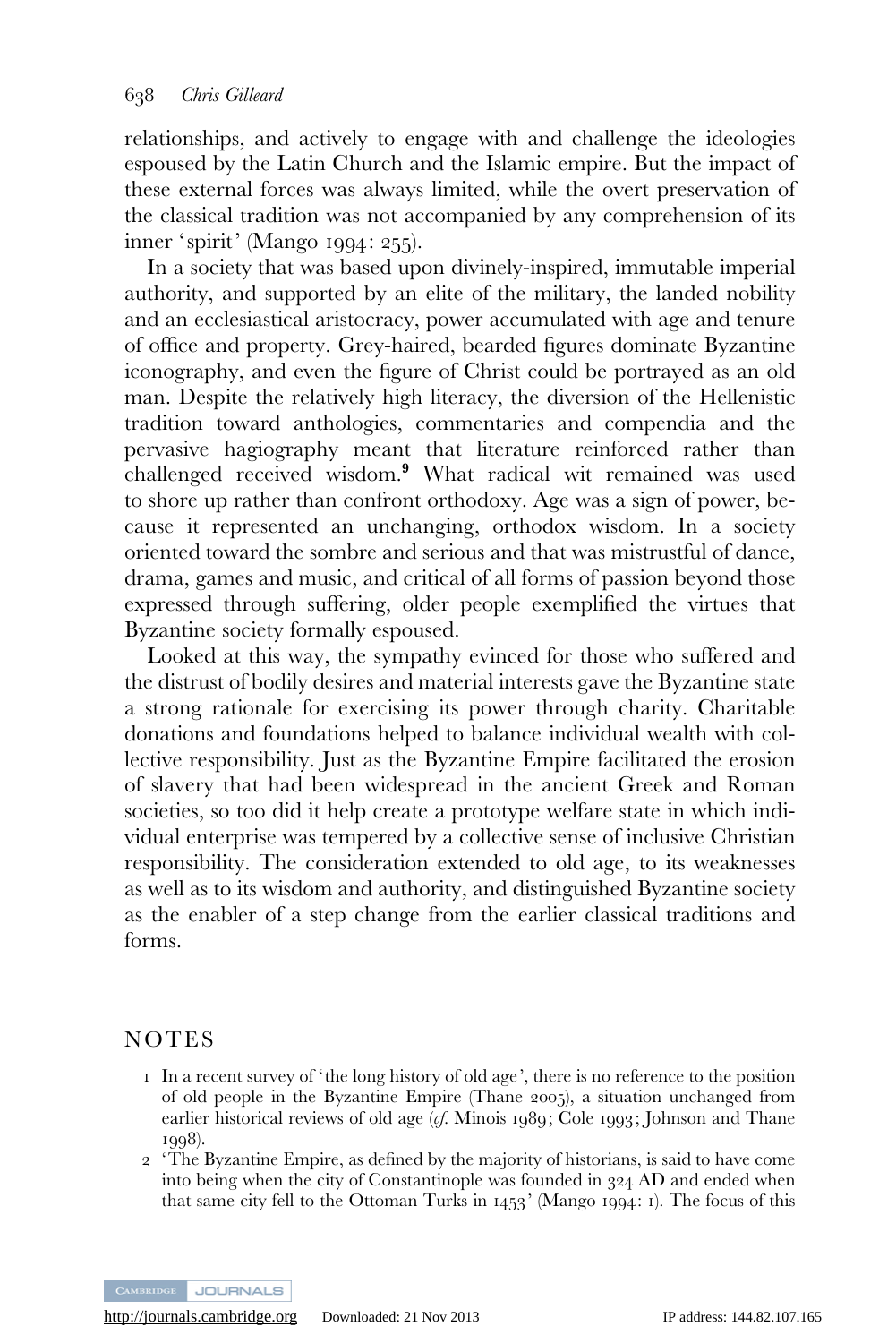paper is on the first 600 years from Constantine's conversion to Christianity up to the 11th century (and the Third and Fourth Crusades).

- 3 Some writers have suggested that small-holders were the predominant social class throughout the Byzantine period, but with no more than four people occupying each farmstead (Lefort 1993: 108). Such small-holder families appear to have relied more upon neighbours than extended kin. Rather than having a strong long-standing relationship to the land, there was considerable rural mobility in the Eastern Empire, particularly among the peasant farmers (1993: 110).
- 4 This is reflected in the early Christians' rejection of portraying Jesus as a handsome young man; he was in life ugly, acquiring beauty only after his transfiguration. Equally he was portrayed as child, adult and old man, signifying his encompassment of time itself (Dagron 1991: 28–9).
- 5 See the face of Christ as represented on the gold solidus of Justinian II, reproduced in Cormack (2000: 79).
- 6 See the 11th century images of Samuel and David reproduced in Anderson (1978); and that of Otto II crowned by a bearded and aged Christ, reproduced in Maguire (1989).
- 7 Even in late-antiquity, some doctors still had the status of household slaves, maintained by the wealthy as a human first-aid kit. Significant numbers amongst the 'Hellenistic' elites of the Eastern Roman Empire still clung to the old, pre-Christian mores and no doubt continued to enjoy the fun, games and indulgencies of that period. Despite advancing years, some of secular-minded citizens still wished to be participants in the old cultures of excess (see the accounts of the lives of the Byzantine emperors of the 10th and 11th centuries in Psellus 1996).
- 8 In a review of old age in Roman society, it has been concluded that 'there is nothing to indicate any significantly positive role for ''the elderly'' as a group in the Roman world. … The feeling was … that old age was a time not of power or authority but of acceptance … and when necessary of withdrawal' (Parkin 2003: 275–6). Garland (1990: 286) said of Athenian society, 'the conspicuous failure … to address the problems facing the elderly is arguably a reflection of its pragmatic and unsentimental judgement upon the marginality and essential worthlessness of this age group for society'.
- 9 See the account of traditionalism in Byzantine prose literature by Ehrhard (translation 2001).

## References

- Anderson, J. C. 1978. Cod. Vat. Gr. 463 and an eleventh century Byzantine painting center. Dumbarton Oaks Papers,  $32$ ,  $175$ ,  $177-96$ .
- Anderson, P. 1975. Passages from Antiquity to Feudalism. New Left Books, London.
- Arnason, J. 2000. Approaching Byzantium: identity, predicament and afterlife. Thesis *Eleven*,  $62, 39 - 69$ .
- Burrow, J. A. 1988. The Ages of Man. Oxford University Press, Oxford.
- Cameron, A. 1979. Images of authority: elites and icons in late sixth century Byzantium. Past and Present,  $84$ ,  $3-35$ .
- Charanis, P. 1973. Social, Economic and Political Life in the Byzantine Empire, Variorum Reprints, London.
- Clark, G. 1994. Women in Late Antiquity: Pagan and Christian Lifestyles. Oxford University Press, Oxford.
- Cokayne, K. 2003. Experiencing Old Age in Ancient Rome. Routledge, London.
- Cole, T. R. 1993. The Journey of Life: A Cultural History of Aging in America. Cambridge University Press, Cambridge.

**JOURNALS**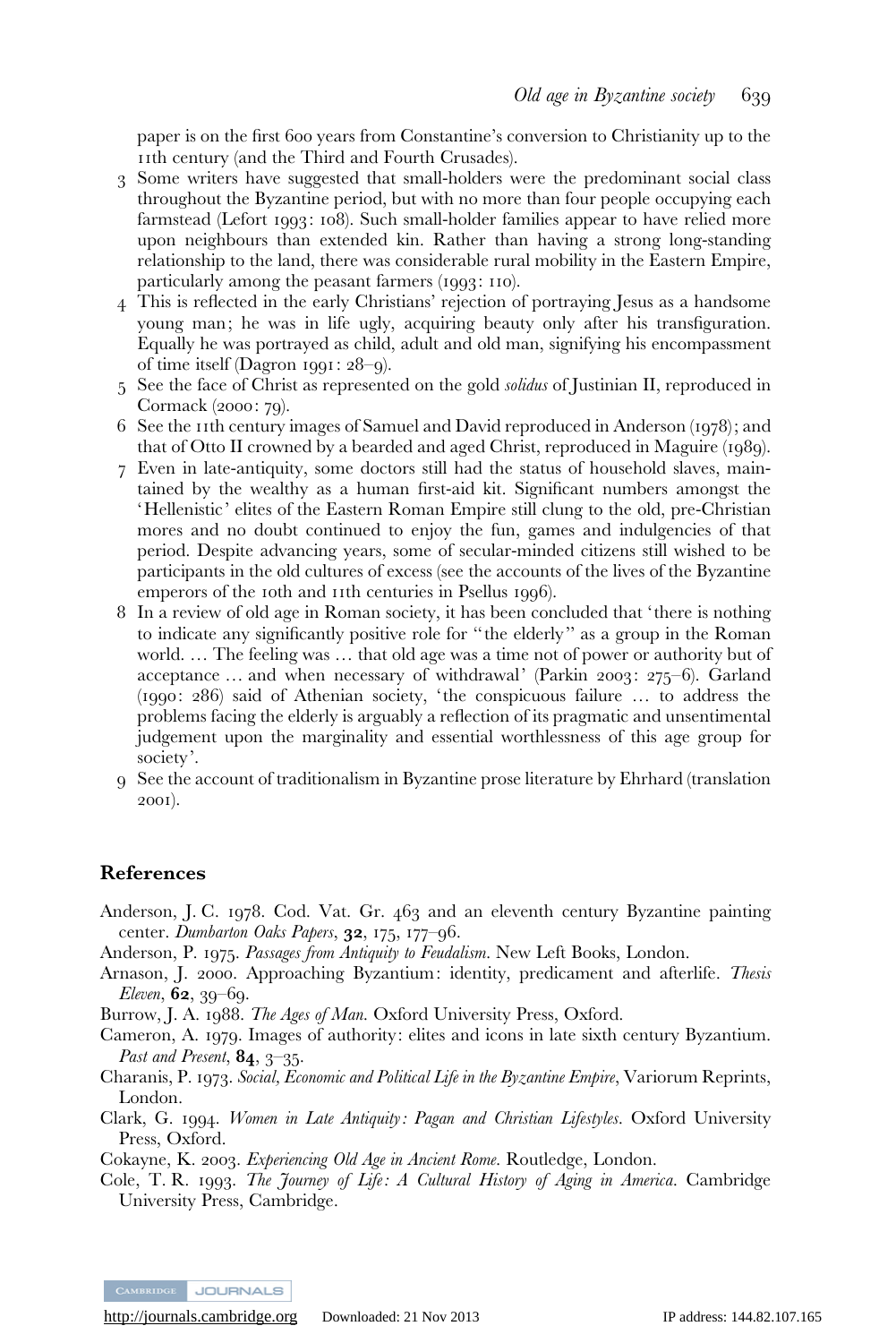- Constantelos, D. J. 1968. Byzantine Philanthropy and Social Welfare. Rutgers University Press, New Brunswick, New Jersey.
- Constantelos, D. J. 1991. Byzantine Philanthropy and Social Welfare. Second revised edition, Aristide D. Caratzas, New Rochelle, New York.
- Cormack, R. 2000. Byzantine Art. Oxford University Press, Oxford.
- Crislip, A. T. 2005. From Monastery to Hospital: Christian Monasticism and the Transformation of Healthcare in Late Antiquity. University of Michigan Press, Ann Arbor, Michigan.
- Croke, B. 2002. Justinian's Constantinople. In Maas, M. (ed.), The Cambridge Companion to the Age of Justinian. Cambridge University Press, Cambridge, 60-86.
- Daley, B. E. 1999. Building a new city: the Cappadocian fathers and the rhetoric of philanthropy. Journal of Early Christian Studies, 7, 432-3.
- Dagron, G. 1991. Holy images and likeness. Dumbarton Oaks Papers, 45, 23–33.
- Dölger, F. 1967. Byzantine literature. In Hussey, J. M. (ed.), The Cambridge Medieval History: Volume IV, The Byzantine Empire: Part II Government, Church and Civilisation. Cambridge University Press, Cambridge, 207–64.
- Ehrhard, E. 1897/2001. Prose literature: theology. In Krumbacher, K. (ed.), Geschichte der byzantinischen litteratur von Justinian bis zum ende des Oströmischen reiches (527–1453) [The History of Byzantine Literature: From Justinian to the End of the Eastern Roman Empire ( $527-1453$ ). Beck, Munich. Second edition, translation by D. Jenkins and D. Bachrach, University of Notre Dame, Notre Dame, Indiana. Available online at http://www.byzantine.nd.edu/ krumbacher.htm [Accessed 13 February 2005].
- Eyben, E. 1980–81. Family planning in Greco-Roman antiquity. Ancient Society  $\mathbf{11}/\mathbf{12}$ , 60–7.
- Falkner, T. M. 1995. The Poetics of Old Age in Greek Epic, Lyric and Tragedy. University of Oklahoma Press, Norman, Oklahoma.
- Finley, M. 1984. The elderly in classical antiquity. Ageing  $\mathcal{C}$  Society, 4, 3, 391–408.
- Garland, R. 1990. The Greek Way of Life. Cornell University Press, Ithaca, New York.
- Gibbon, E. 1896. The History of the Decline and Fall of the Roman Empire. Editor: Bury, J. B., Volume 3, Methuen, London (First published 1781).
- Grigg, R. 1987. Byzantine credulity as an impediment to antiquarianism. Gesta,  $26$ ,  $3-9$ .
- Horden, P. 2005. The earliest hospitals in Byzantium, Western Europe and Islam. Journal of Interdisciplinary History, 35, 3, 361–89.
- Hughes, P. 1979. A History of the Church. Three volumes, Sheed and Ward, London.
- Jenkins, R. J. H. 1967. Social life in the Byzantine Empire. In Hussey, J. M. (ed.), The Cambridge Medieval History: Volume IV, The Byzantine Empire: Part II Government, Church and Civilisation. Cambridge University Press, Cambridge, 79–104.
- Johnson, P. and Thane, P. (eds) 1998. Old Age from Antiquity to Post-Modernity. Routledge, London.
- Kazhdan, A. 1993. State, feudal and private economy in Byzantium. Dumbarton Oaks Papers, 47, 83–100.
- Kazhdan, A. P. 1998. Women at home. Dumbarton Oaks Papers, 52, 1-17.
- Kazhdan, A. and Constable, G. 1982. People and Power in Byzantium: An Introduction to Modern Byzantine Studies. Dumbarton Oaks Center for Byzantine Studies, Trustees for Harvard University, Washington DC.
- Kazhdan, A. P. and Epstein, A. W. 1990. Change in Byzantine Culture in the Eleventh and Twelfth Centuries. University of California Press, Berkeley, California.
- Laiou-Thomadakis, A. E. 1977. Peasant Society in the Late Byzantine Empire: A Social and Demographic Study. Princeton, New Jersey.
- Laiou, A. E. 2002. The human resources. In Laiou, A. E. (ed.), The Economic History of Byzantium: From the Seventh Through the Fifteenth Century. Dumbarton Oaks Research Library and Collection, Washington DC, 47–55.
- Lascaratos, J. and Poulacou-Rebelacou, E. 2000. The roots of geriatric medicine: care of the aged in Byzantine times  $(324-1453$  AD). Gerontology,  $46$ , 1, 2–6.

**JOURNALS**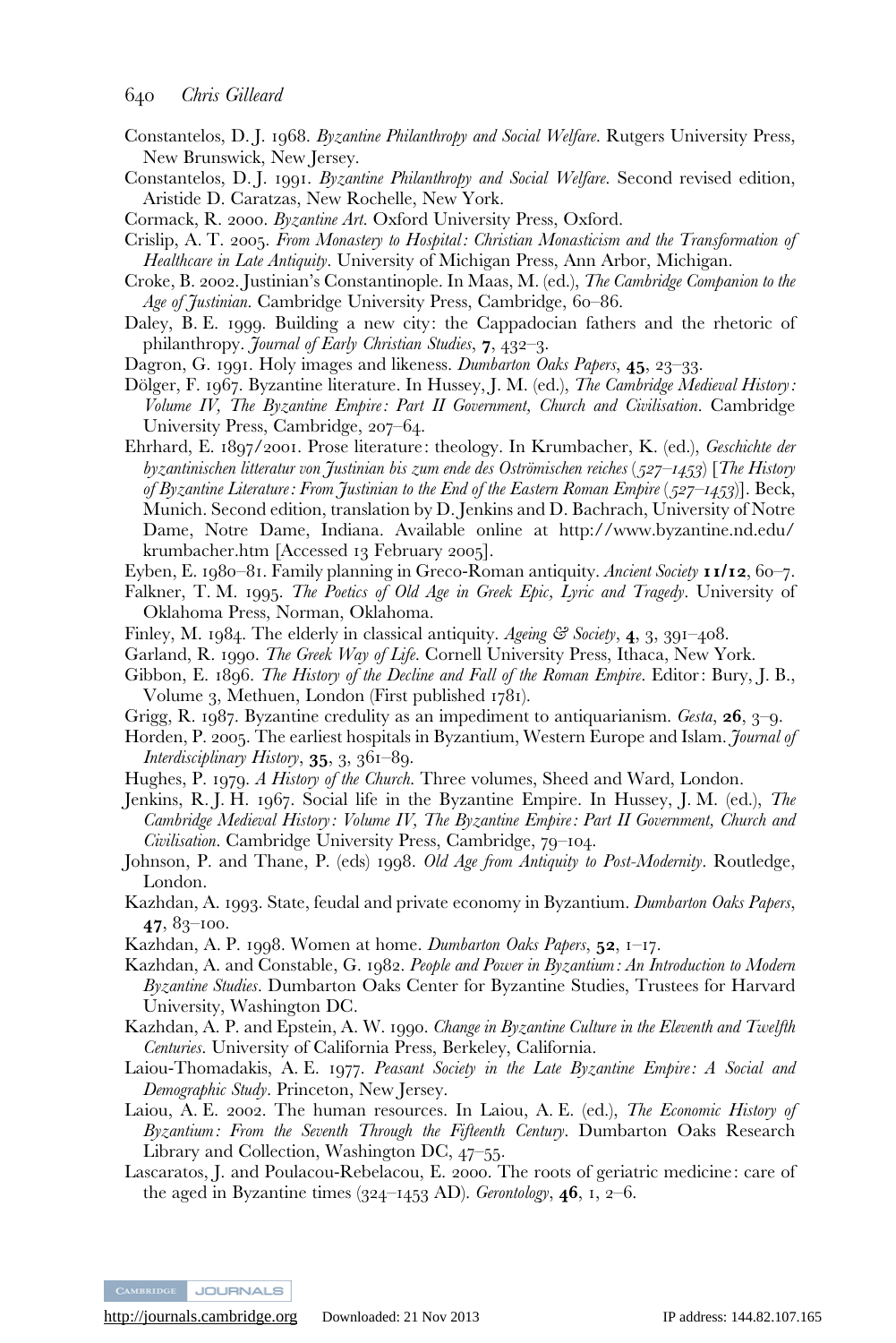- Lascaratos, J., Kalantzis, G. and Poulacou-Rebelacou, E. 2004. Nursing homes for the old (gerocomeia) in Byzantium (324–1453 AD). Gerontology, 50, 2, 113–7.
- Lascaratos, J., Tsiamis, C., Lascaratos, G. and Stavrianeas, G. 2004. The roots of cosmetic medicine: hair cosmetics in Byzantine times (AD 324–1453). International Journal of Dermatology, **43**, 5, 397-401.
- Lassen, E. M. 1997. The Roman family: ideal and metaphor. In Moxne, H. (ed.), Constructing Early Christian Families. Routledge, London, 103–20.
- Lefort, J. 1993. Rural economy and social relations in the countryside. Dumbarton Oaks Papers,  $47, 101-13$ .
- Litavrin, G. G. 1990. Family relations and family law in the Byzantine countryside of the eleventh century: an analysis of the prakitkon of 1073. Dumbarton Oaks Papers, 44, 187–93.
- Maguire, H. 1989. Style and ideology in Byzantine imperial art. Gesta,  $28$ ,  $217-31$ .
- Mango, C. 1994. Byzantium: The Empire of the New Rome. Phoenix, London.
- Marx, K. 1965. The German Ideology. Lawrence and Wishart, London.
- MacCormack, S. 1997. Sin, citizenship and the salvation of souls: the impact of Christian priorities on late Roman and post-Roman society. Journal of Comparative Research in Society and History, 39, 4, 644–73.
- Miller, T. S. 1984. Byzantine hospitals. Dumbarton Oaks Papers, 38, 53–63.
- Minois, G. 1989. History of Old Age. Polity, Cambridge.
- Morris, R. 1976. The powerful and the poor in 10th century Byzantium: law and reality. Past and Present,  $73: 3-27$ .
- Morrisson, C. and Sodini, J.-P. 2002. The sixth century economy. In Laiou, A. E. (ed.), The Economic History of Byzantium. Dumbarton Oaks Research Library and Collection, Washington DC, 171–220.
- Neville, L. 2004. Authority in Byzantine Provincial Society, 950–1100. Cambridge University Press, Cambridge.
- Norwich, J. J. 1998. A Short History of Byzantium. Penguin, Harmondsworth, Middlesex.
- Ostrogorsky, G. 1968. History of the Byzantine State. Second edition, Translation J. Hussey, Oxford University Press, Oxford.
- Parkin, T. G. 2003. Old Age in the Roman World: A Cultural and Social History. Johns Hopkins University Press, Baltimore, Maryland.
- Patlagean, E. 1977. Pauvreté économique et pauvreté sociale à Byzance,  $4^e$ - $f$  siècles [Economic and Social Poverty in Byzantium: Fourth to Seventh Centuries]. Mouton, Paris.
- Psellus, M. 1966. Fourteen Byzantine Rulers. Translator E.R.A. Sewter, Penguin, Harmondsworth, Middlesex.
- Richardson, B. E. 1969. Old Age Amongst the Ancient Greeks. Greenwood, New York.
- Rigby, S. A. 1998. Marxism and History: A Critical Introduction. Manchester University Press, Manchester.
- Runciman, S. 2003. The Byzantine Theocracy. Cambridge University Press, Cambridge.
- Runciman, W. G. 2004. The diffusion of Christianity in the third century AD as a case study in the theory of cultural selection. Archives of European Sociology,  $65$ ,  $3-21$ .
- Scheltema, H. J. 1967. Byzantine law. In Hussey, J. M. (ed.), The Cambridge Medieval History: Volume IV, The Byzantine Empire: Part II Government, Church and Civilisation. Cambridge University Press, Cambridge, 55–78.
- Stephenson, P. 2004. Byzantium transformed, circa 950–1200. Medieval Encounters, 10, 185–210.
- Szucs, J. 1988. Three historical regions of Europe. In Keane, J. (ed.), Civil Society and the State. Verso, London, 291-332.
- Talbot, A.-M. M. 1984. Old age in Byzantium. Byzantinische Zeitschrift, 77, 267–78.
- Talbot, A.-M. 1990. The Byzantine family and the monastery. Dumbarton Oaks Papers, 44, 119–29.